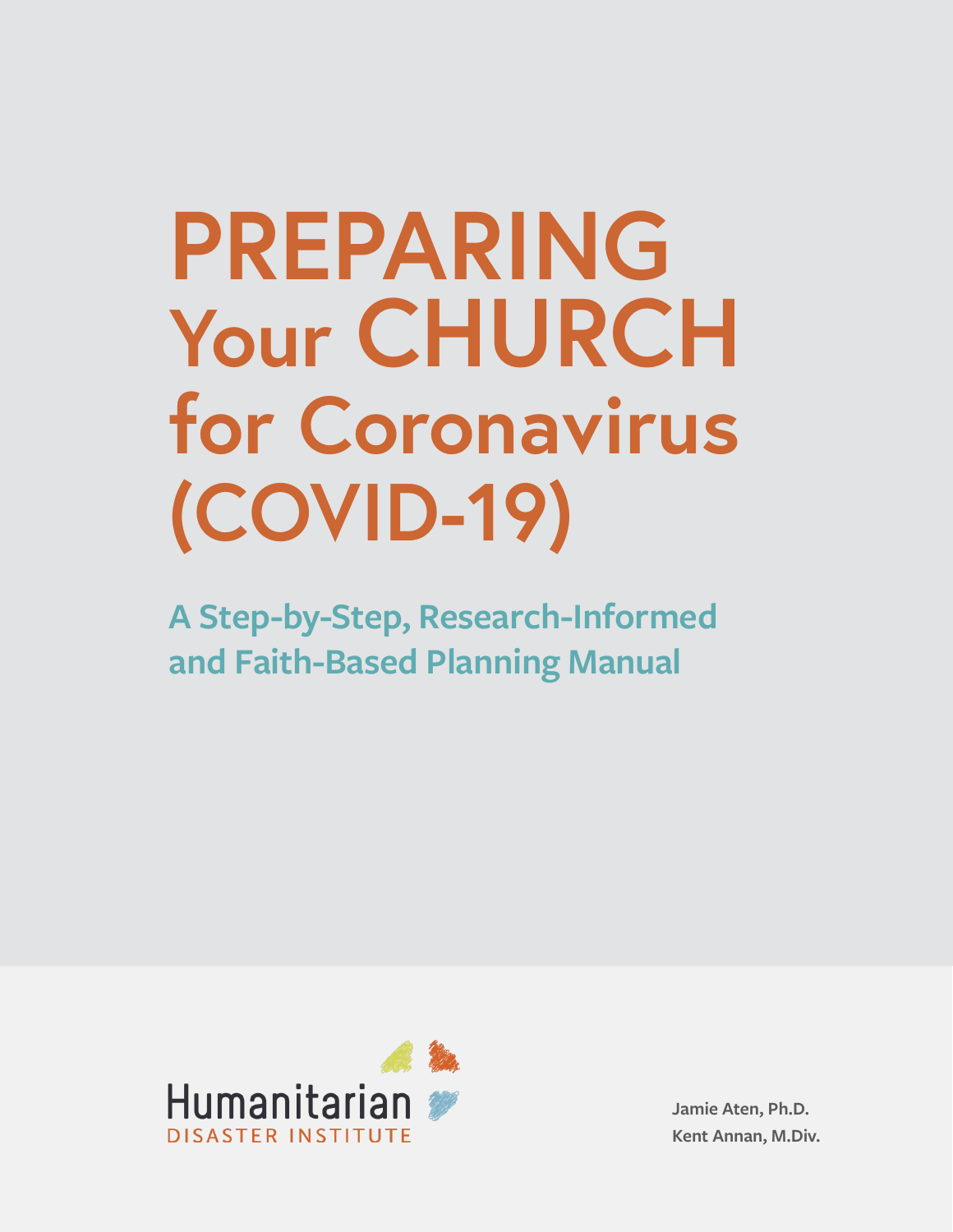# **Table of Contents**

| Introduction<br>3 |                                                                                                                             |       |
|-------------------|-----------------------------------------------------------------------------------------------------------------------------|-------|
| STEP 1:           | <b>Get Organized</b>                                                                                                        | 5     |
| Actions:          | Start with Prayer, Reflect on Scripture, and Leverage Existing Ministries and Activities                                    |       |
|                   | STEP 2: Create a Health Team                                                                                                | 8     |
| Actions:          | Frame Preparedness Efforts in Terms of Health, Recruit Lay Leaders, and Define<br>Roles and Responsibilities                |       |
|                   |                                                                                                                             | 13    |
| Actions:          | Leverage Familiar Communication Platforms, Be Intentional in Communicating with<br>Vulnerable Groups, and Prewrite Messages |       |
|                   | STEP 4: Focus on Church and Community Outreach -                                                                            | - 20  |
| Actions:          | Provide Vetted Information from Trusted Resources and Focus on Underserved<br><b>Individuals and Communities</b>            |       |
|                   | STEP 5: Strengthen Preparedness Through Collaboration                                                                       | $-23$ |
| Actions:          | Work with Other Churches and Consult with Local Public Health Agencies                                                      |       |
|                   | <u> 1980 - Johann Barbara, martxa alemaniar a</u><br>STEP 6: Adapt to Changing Needs                                        | 25    |
| Actions:          | Stay Informed, Consider Modifying Practices, and Adapt Services if Needed                                                   |       |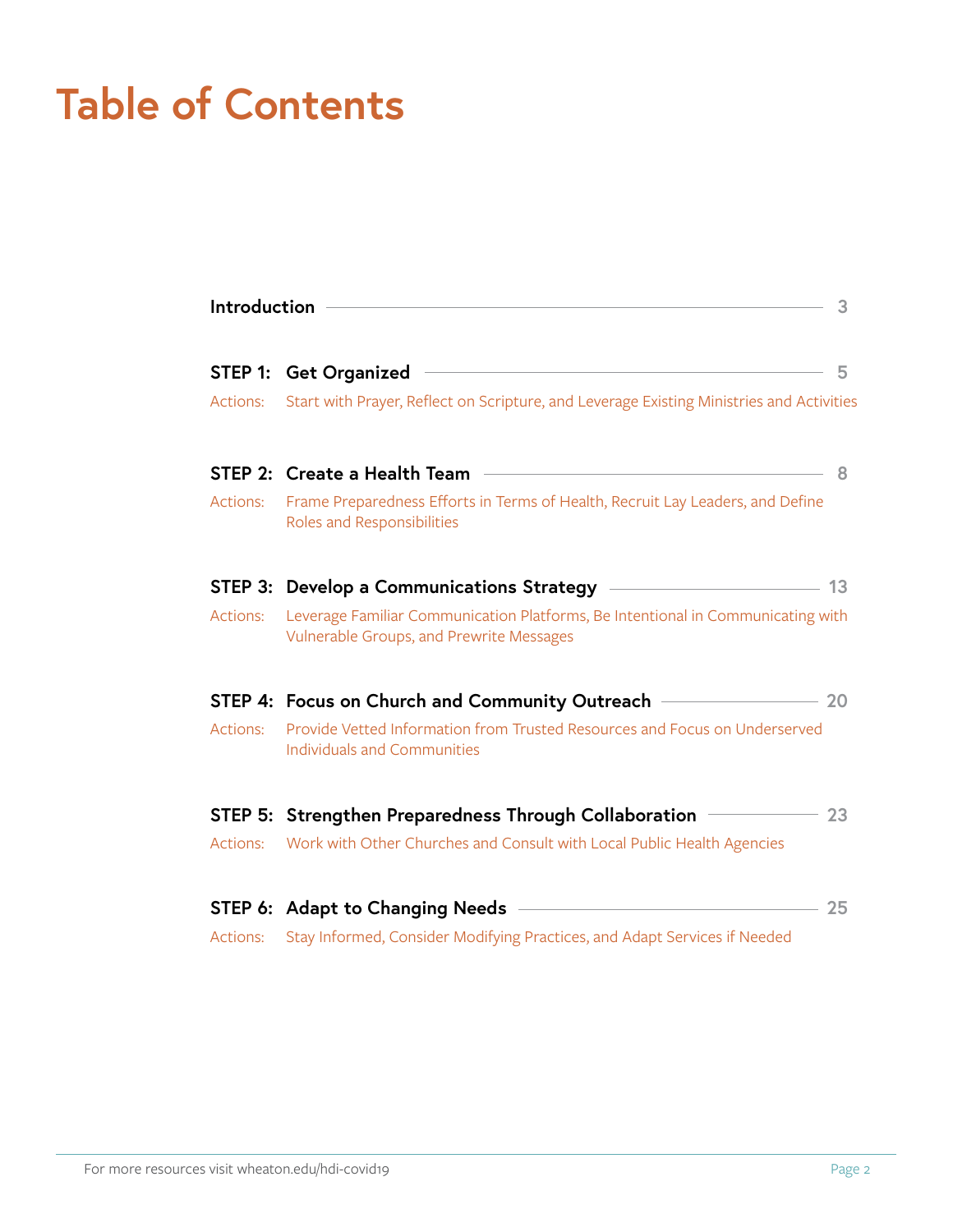### **Introduction**

*Do not be anxious about anything, but in every situation, by prayer and petition, with thanksgiving, present your requests to God. And the peace of God, which transcends all understanding, will guard your hearts and your minds in Christ Jesus. (Philippians 4:6-7)1*

*As we begin, let's start with prayer. Let's pray throughout the duration of the COVID-19 outbreak. Public health emergencies like the COVID-19 can cause fear and anxiety. Prepare, but don't panic. This passage reminds us that, in every situation, our prayers ground us in God's peace. We step forward with faith: God is with us as we seek protection and discern how best to love our neighbors.*

The aim of this guide is to help churches in the United States plan and prepare for COVID-19. This church planning and preparedness guide draws on biblical wisdom and our team's research. We will share insights and best practices from our collaborative work with local, state, and federal public health agencies.<sup>2</sup> Our team's experiences with helping churches around the globe for nearly a decade have also informed this guide.

Church planning and preparedness should not be developed in a vacuum. It's important to recognize that each church has its own history, culture, and approach to ministry. Successful church planning and preparedness should also acknowledge the unique risks each community faces, as needs vary from region to region and church to church.

**A PLAN IS A TOOL. IT DOESN'T NEED TO BE LARGE OR DETAILED IN ORDER TO BE USEFUL.** 

A plan is a tool. It doesn't need to be large or detailed in order to be useful. The goal of having a plan is not to turn your church into a mini-public health agency, but rather to incorporate public health preparedness into your ministry. If you are spending more time creating a plan than working on ministry, it may be too large or complicated, and it probably means it won't be feasible to implement or sustain.

#### **Some Reasons Church Preparedness Plans Fail**

- The plan is not clearly aligned with the mission or theology of your church.
- The church leadership does not model or communicate the benefit of preparedness.
- Preparedness activities are developed in isolation from the other programs or ministries of your church.
- Preparedness depends on the energy of one or a few people.
- Actions require resources (e.g., money) that may not be available or attainable.
- The church doesn't recognize, support, or encourage the people working hard to help the church prepare individually or publicly.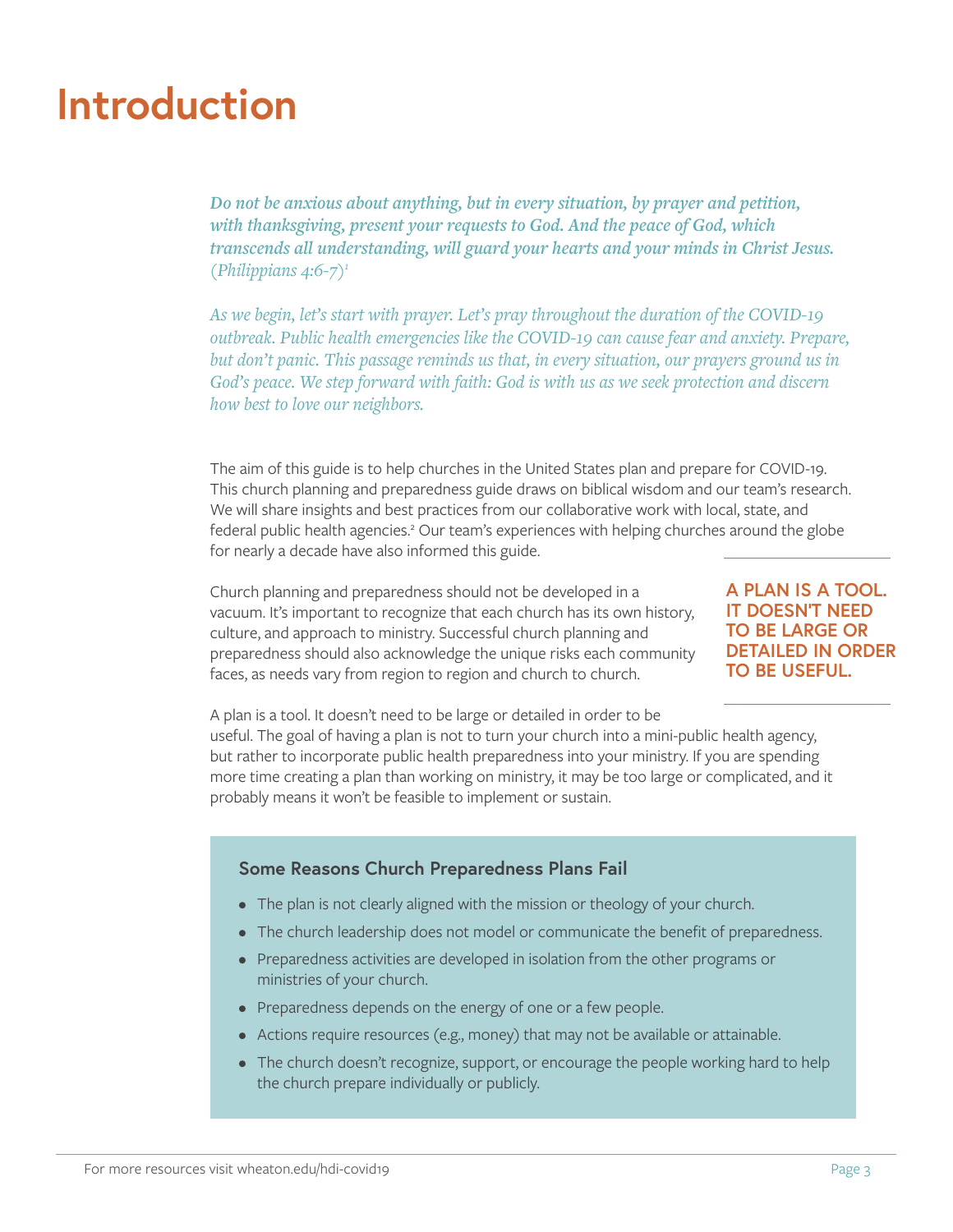We want to help your church prepare for COVID-19 by showing you how to build on the knowledge, talents, gifts, and resources that already exist within your congregation and community. There are numerous benefits to using the approach we teach in this guide, including:

- Builds on your church's existing ministry.
- Does not require a new program or large investment of resources.
- Makes it easier to maintain and sustain your plan and preparedness activities.
- Provides flexibility for adapting as needs change overtime.
- Allows you and your church to act quickly.
- Helps you counter fearful panic with faithful preparedness and planning.

In each of the following chapters, you will find a Scripture reading and reflection, easy-to-use planning instructions, concrete preparedness examples, planning templates, and prayer.

This manual will be most useful if you continue to add new ideas and adjust regularly as you learn more and respond to changing circumstances. As you implement your plan, be sure to consider how your church might help care for vulnerable and underserved individuals and communities. Also be sure to consider how to care for health, spiritual, psychological, and emotional needs in your congregation. Remember to keep it as simple as you can while responding to a complex situation.

*Prayer: God, guide us into and throughout this process with your peace.*

1 All Scripture quotations, unless otherwise indicated, are taken from the Holy Bible, New International Version®, NIV®. Copyright ©1973, 1978, 1984, 2011 by Biblica, Inc.™ Used by permission of Zondervan. All rights reserved worldwide. www.zondervan.com The "NIV" and "New International Version" are trademarks registered in the United States Patent and Trademark Office by Biblica, Inc.™

2 Portions of this guide have been adapted from the *Public Health Planning Guide for Faith Communities* that was originally developed by the Humanitarian Disaster Institute, Cook County Department of Public Health, and Chicago Department of Public Health.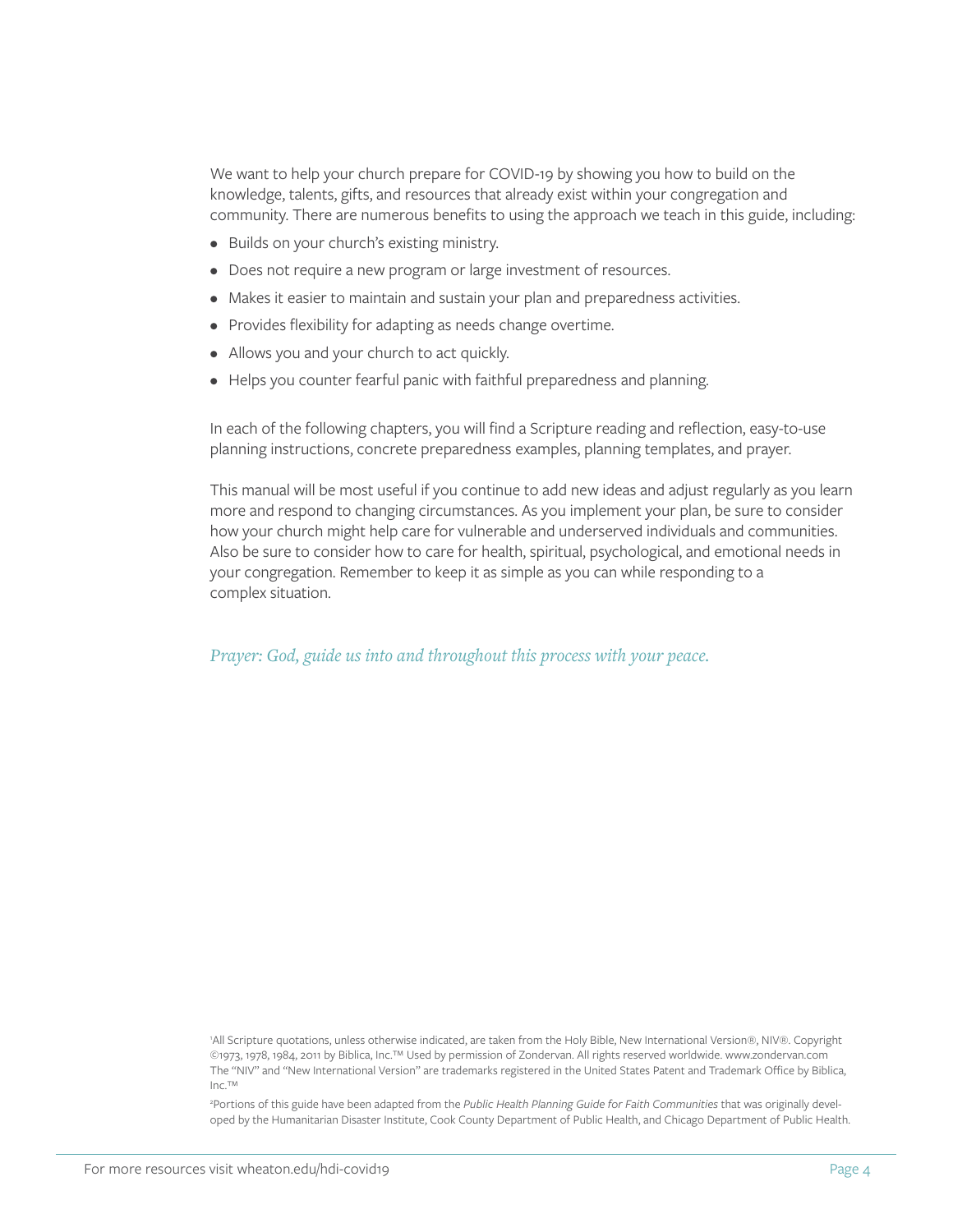### **STEP 1:** *Get Organized*

*They should collect all the food of these good years that are coming and store up the grain under the authority of Pharaoh…to be used during the seven years of famine that will come upon Egypt, so that the country may not be ruined by the famine. (Genesis 41:35-36)*

*Joseph demonstrated wisdom in preparing for and then leading the way through a severe famine. Because of his careful preparation, Joseph could then provide what people needed. Though our focus isn't food, faithful preparation for COVID-19 involves planning ahead of time and then managing through a crisis. This planning guide is designed to help you take a faithful approach to assessing the needs, being good stewards, and witnessing to God's love for our neighbors.*

#### **Action: Start with Prayer**

Prayerfully reflect on how God might use your church in light of COVID-19. Consider how your church's unique resources and current ministries might be used to help those in need. Also, pray for guidance about how the most vulnerable in your congregation and community might be helped. Ask God to open your eyes to ways you might help amidst concerns over COVID-19.

**CONSIDER HOW TO PIVOT WHAT YOUR CHURCH IS ALREADY DOES TO HELP OTHERS.** 

#### **Action: Reflect on Scripture**

The way your church prepares for COVID-19 should be built on a strong theological foundation. We have found, however, that a lot of churches have not connected the dots between their theology and how they will respond to COVID-19. Maybe your church has never preached a sermon series or hosted small group discussions about faith and public health issues. The good news is that your church probably has a robust theological foundation for grappling with common problems like fear, adversity, and helping others. Use this theological understanding to help guide your church planning and preparedness efforts.

#### **Action: Leverage Existing Ministries and Activities**

The goal is to pivot your church's ongoing ministry efforts in new ways that address the needs created by COVID-19. Rather than starting from scratch, begin with what your church is already doing to serve others.

- Identify the current ministries and activities your church is engaged in that could be used to help address the impact of the COVID-19.
- Use existing communications methods and programs to instill hope in response to concerns about COVID-19.
- Care for peoples' spiritual, emotional, physical, social, and safety needs.
- Consider ways your church helps bring calm and encouragement to stressful situations; comfort worries over COVID-19.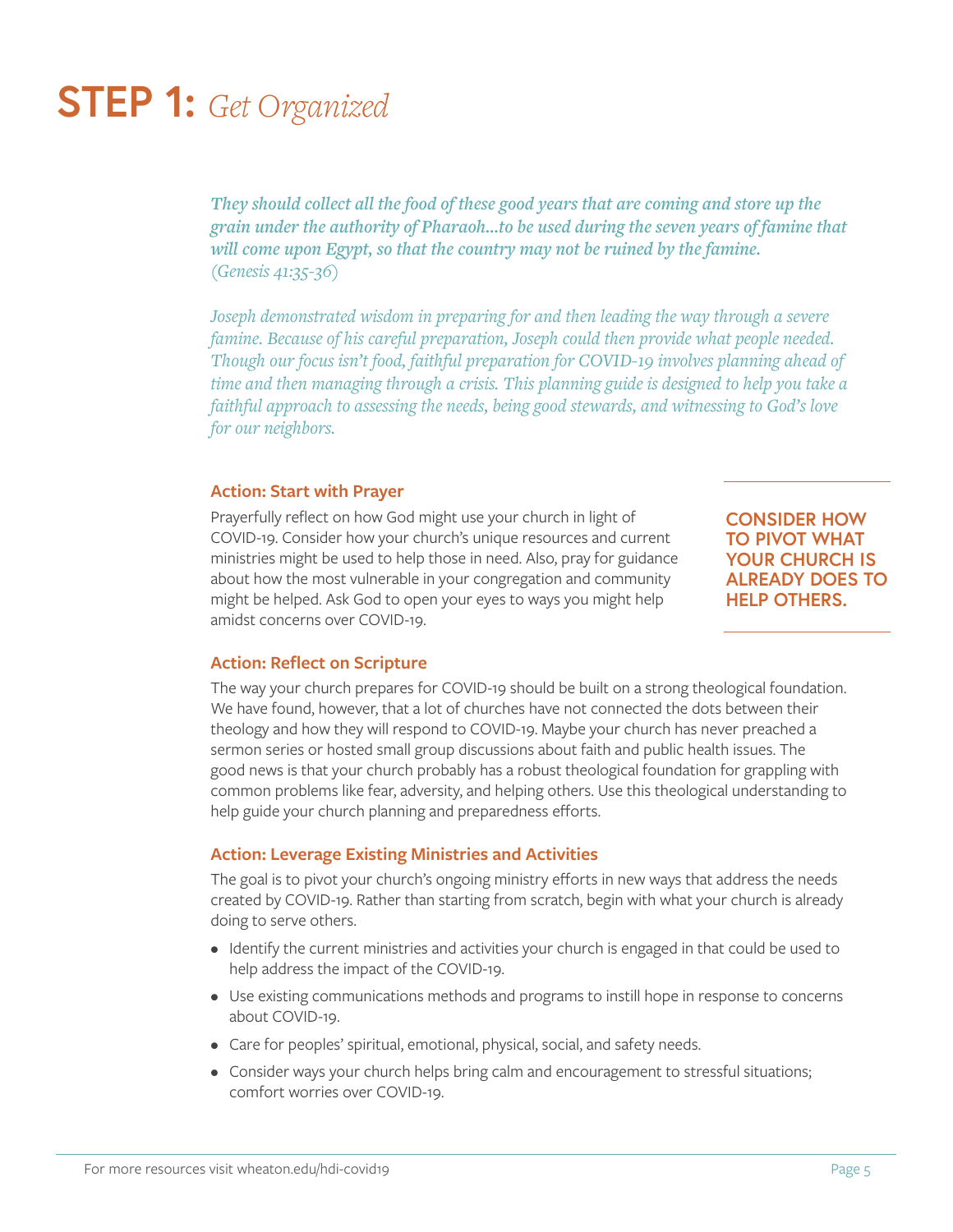• Leverage ways your church is already speaking out on behalf of the marginalized and vulnerable; ensure the fair distribution of resources so that these groups don't fall through the cracks amidst the public health crisis at hand.

#### **Questions to Help You Get Organized**

- **• Is your church new to this type of work?** Starting small and learning as you go is the best practice. Initially, we recommend you develop a highly focused plan that is realistic about what your church is able to do quickly and do well to address COVID-19 concerns and needs. As your church grows more prepared and you begin to see what works and doesn't work for your church, then begin to explore ways to expand your preparedness efforts.
- **• Does your church have operations that can be incorporated into your COVID-19 plan?** Ministries to groups like young families, the elderly, and the medically infirm can easily be integrated into your preparedness plan. Do you have a food program (like "Meals on Wheels"), an outreach to immigrants or refugees, or an education program? These can be ideal places to start when developing a preparedness plan. Before COVID-19 directly impacts your community, you could leverage each of the example ministries just highlighted to provide education about the outbreak and share information about additional resources available. You can also ensure contact information is updated. If your community is eventually advised to avoid contact with others outside the home, you can exchange in-person visits with regular calls to check in on those you have been serving.
- **• Do you have people in your church with expertise in this area?** Among your church members, are there current or previous healthcare providers, employees of local, state or county public health agencies, people who work for relief organizations, or perhaps law enforcement or other first responders? People with this sort of experience can help your church prepare. If people are too busy, consider creating special consulting or advisory roles for them.
- **• Are there any special liability issues that you need to consider?** Consider reaching out to your insurance provider to see if there may be special liability issues your church should consider amidst response to COVID-19. Situations where there is a foreseeable danger can produce liability if the congregation does not make every reasonable effort to intervene or remediate the situation. Not all insurance policies are the same. Coverage amounts, deductibles, and payment caps can vary significantly. This is necessary before planning is completed, and it may protect you and your congregation from a lawsuit. Consult with your insurance professional to be sure your policy is right for you.

The bottom line is that, whenever possible, it is best to incorporate COVID-19 preparedness into things you already do. This leverages your experience, introduces some creative variety that can increase interest among people in existing programs, and allows you to avoid duplication of efforts.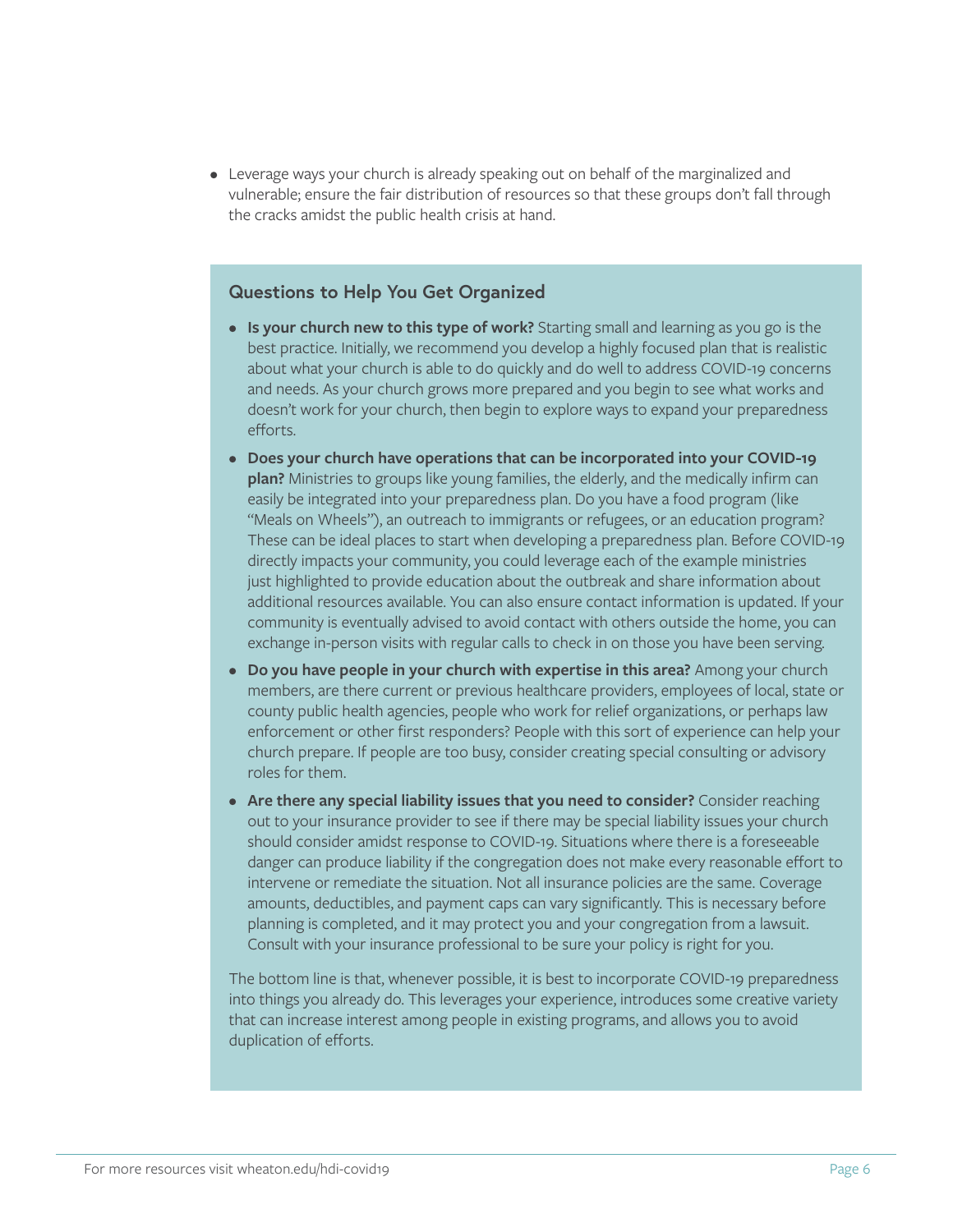#### **STEP 1: PLANNING TEMPLATE**

**Actions: Start with Prayer, Reflect on Scripture, and Leverage Existing Ministries and Activities**

| <b>Get Organized Checklist:</b>                                                                                                                                                                               |
|---------------------------------------------------------------------------------------------------------------------------------------------------------------------------------------------------------------|
| Regularly monitor coronavirus risk and impact on your church and community.                                                                                                                                   |
| Schedule time for your health team (in person or virtually) to go through the guide's<br>step-by-step planning process.                                                                                       |
| Prepare to open your meeting in a word of prayer to seek God's comfort and<br>guidance and pray for those in need.                                                                                            |
| Share a Scripture reading and reflection to draw out biblical wisdom that can help<br>your team plan effectively. Verses and reflections are provided at the beginning of<br>each step in the planning guide. |
| Share the manual with church staff, health team, and potential health team members.<br>Step 1 (Get Organized) and Step 2 (Creating a Health Team) will likely overlap.                                        |
| Other:                                                                                                                                                                                                        |

*Prayer: God, help us listen intently for what you're asking us to do and plan realistically for what we can accomplish.*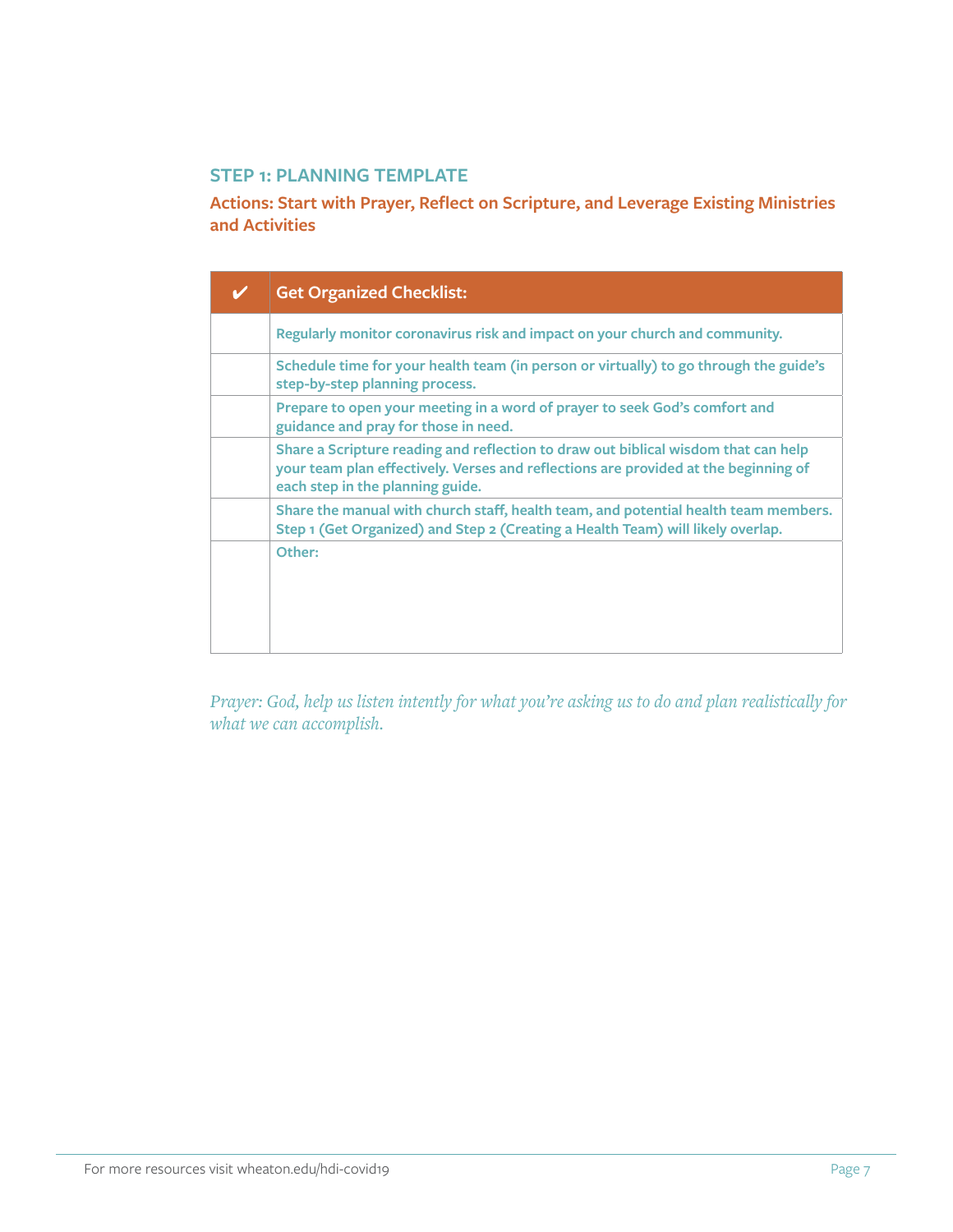# **STEP 2:** *Create a Health Team*

*But in fact God has placed the parts in the body, every one of them, just as he wanted them to be...there are many parts, but one body. (I Corinthians 12:18, 20)*

*As we prepare for a potential crisis, we're reminded in Scripture that God gives us each unique gifts and opportunities to help the whole body as we respond to the circumstances at hand. Crises can cause fracture, but we also know they can—and should—reveal unity as we serve each other effectively. We pray God will guide us into the right roles for this moment.* 

#### **Action: Frame Preparedness Efforts in Terms of Health**

Form a health team to help lead and execute church planning and preparedness activities to address the COVID-19 outbreak. We recommend the terminology of health team because some churches already have health teams. Though not all churches have existing health teams, most churches have significant experience navigating and supporting others going through health issues.

#### **Action: Recruit Lay Leaders to Support Staff**

In addition to involving staff, focus on recruiting lay leaders who have health, leadership, and/ or preparedness-related expertise from within your church. When forming your health team, define the leadership structure and each person's responsibilities. This will create accountability and lighten the burden of those involved. In your community, identify who might be willing to be accountable for the tasks. Who are the members with a vested interest in the success of the plan for how your church is addressing COVID-19?

One benefit of forming a health team is that questions and concerns of the congregation can be tackled as a team effort, which relieves pastors and ministry staff from fielding all the questions and answering medical-related questions outside their expertise. It also promotes a sense of confidence and care to those in the church who are feeling anxious.

**PROMOTES A SENSE OF CONFIDENCE AND CARE.**

#### **Action: Define Roles and Responsibilities**

Define the roles and responsibilities of each position on the health team. Explain what should happen, when, and at whose direction. In case someone on your team might get ill, be sure to assign a backup person who could step in for each person on the team. Assignments could be made within the team or include backups not part of the initial leadership team.

#### **Action: Monitor COVID-19 Risk and Impact**

Monitoring and assessing COVID-19 risk is an important role the health team should assist with performing. In addition to considering how viable of a threat COVID-19 may be to your church and community, the health team needs to also identify individuals and communities where you are located that could be hit the hardest and struggle the most (e.g., medically frail, elderly). (See STEP 4: Focus on Church and Community Outreach for more on helping underserved groups).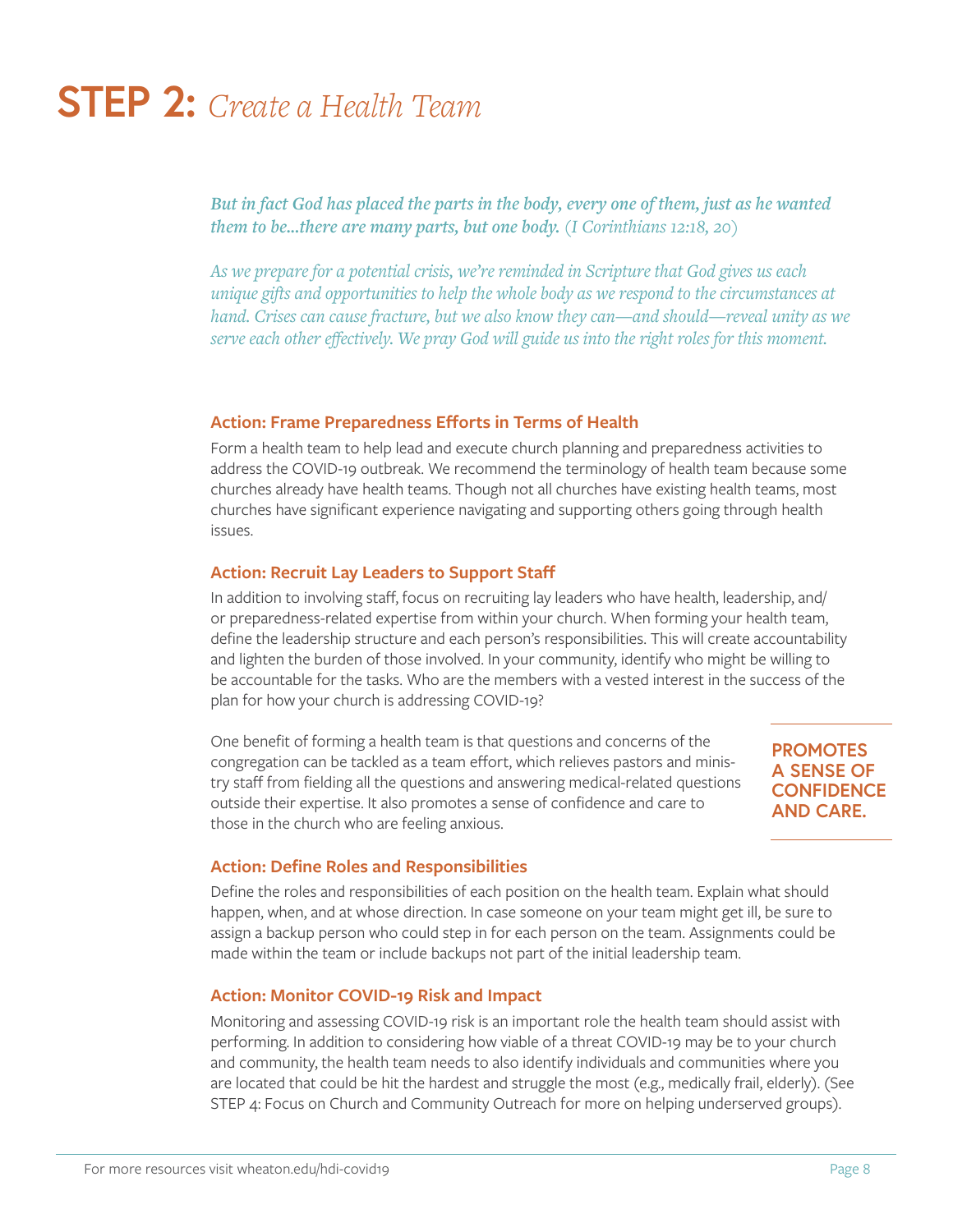#### **How to Form a Health Team for Your Church**

Your COVID-19 preparedness ministry team (a.k.a. your health team) will need a champion—a health team coordinator—someone who is passionate about how your church can prepare and care amidst the outbreak.

Successful church preparedness begins (and ends) with leadership. This involves getting key church leadership on board with your vision for how to help your church get ready for and respond to this public health emergency. It also encompasses identifying and developing the right leaders to help you carry out your preparedness activities.

The average senior church leader is already overwhelmed with a wide range of responsibilities. It can be hard for senior leadership to take on yet another role and ministry. In some cases, it may actually be easier (and better) for a lay leader with a heart for serving others in times of crisis to take the lead in getting your church prepared. Here are steps for engaging church leaders in a COVID-19 preparedness ministry:

- Choose team members who will be calm and informed, such as health care professionals.
- Identify a health team coordinator.
- Ensure this team represents, or is able to lead and communicate effectively with, the different parts of your membership, ministries, and community.
- Ensure at least one staff member is either on the health team or is the designated liaison to the health team.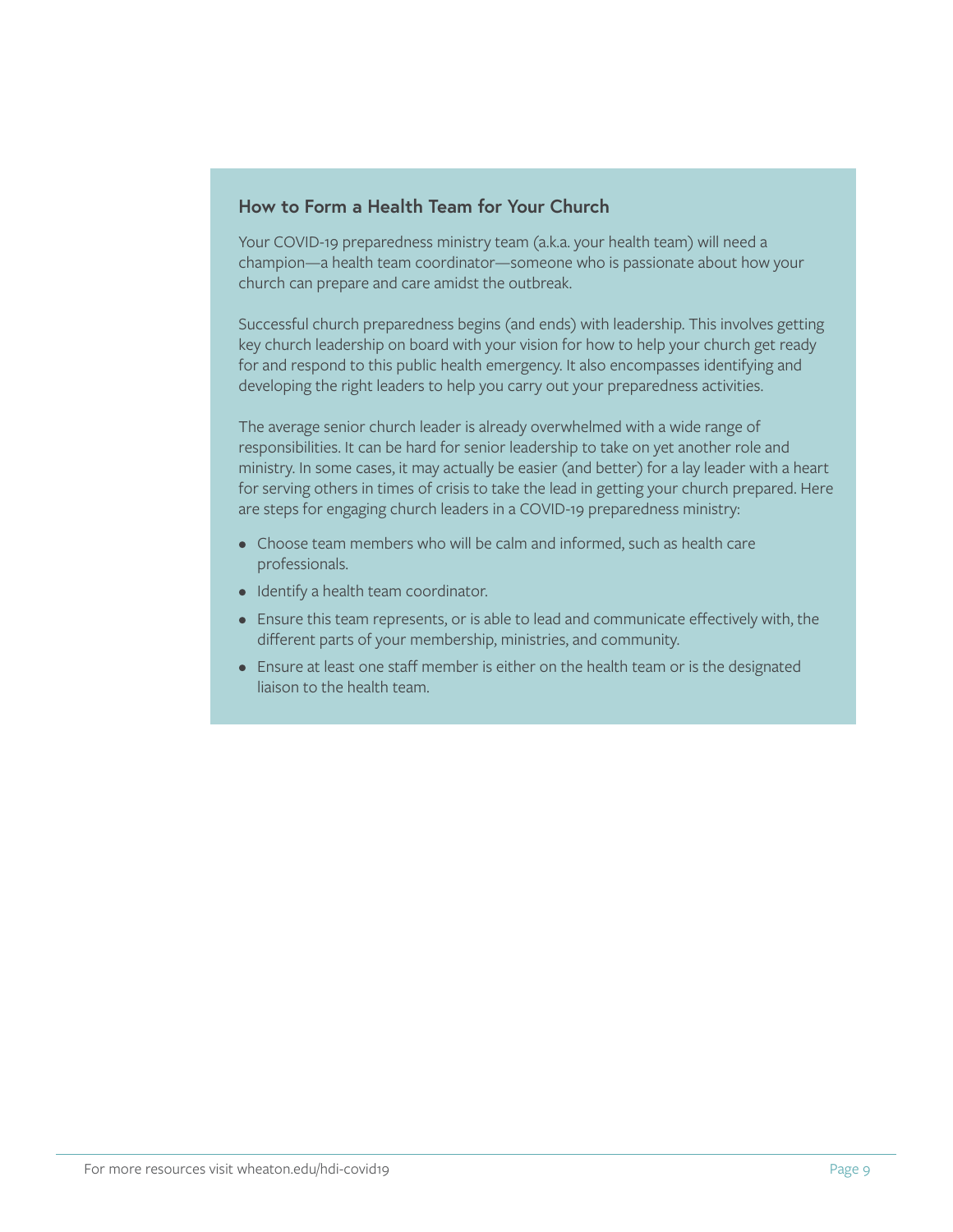#### **STEP 2: PLANNING TEMPLATE**

#### **Actions: Frame Preparedness Efforts in Terms of Health, Recruit Lay Leaders, and Define Roles and Responsibilities.**

Add as many people who are necessary to prepare and respond well, while remembering this team will likely need to be nimble and make quick, informed decisions. Depending on the size of your church and community, most teams will be able to perform well with sizes ranging from 5 to 12 people. Additional individuals may be added to help each of the 5-12 leaders carry out their responsibilities as needed. You want to find a balance in numbers that will provide enough people power to do the work at hand while being cautious of having "too many cooks in the kitchen."

#### **Health Team Coordinator (HTC) and Back-Up HTC Contact Information**

| The HTC for our congregation                                 |  |
|--------------------------------------------------------------|--|
| Key responsibilities                                         |  |
| Phone                                                        |  |
| Email                                                        |  |
|                                                              |  |
| First alternate HTC                                          |  |
| Key responsibilities                                         |  |
|                                                              |  |
| Phone                                                        |  |
| Email                                                        |  |
|                                                              |  |
| Authorized emergency<br>spokesperson (if different from HTC) |  |
| Key responsibilities                                         |  |
|                                                              |  |
| Phone                                                        |  |
| Email                                                        |  |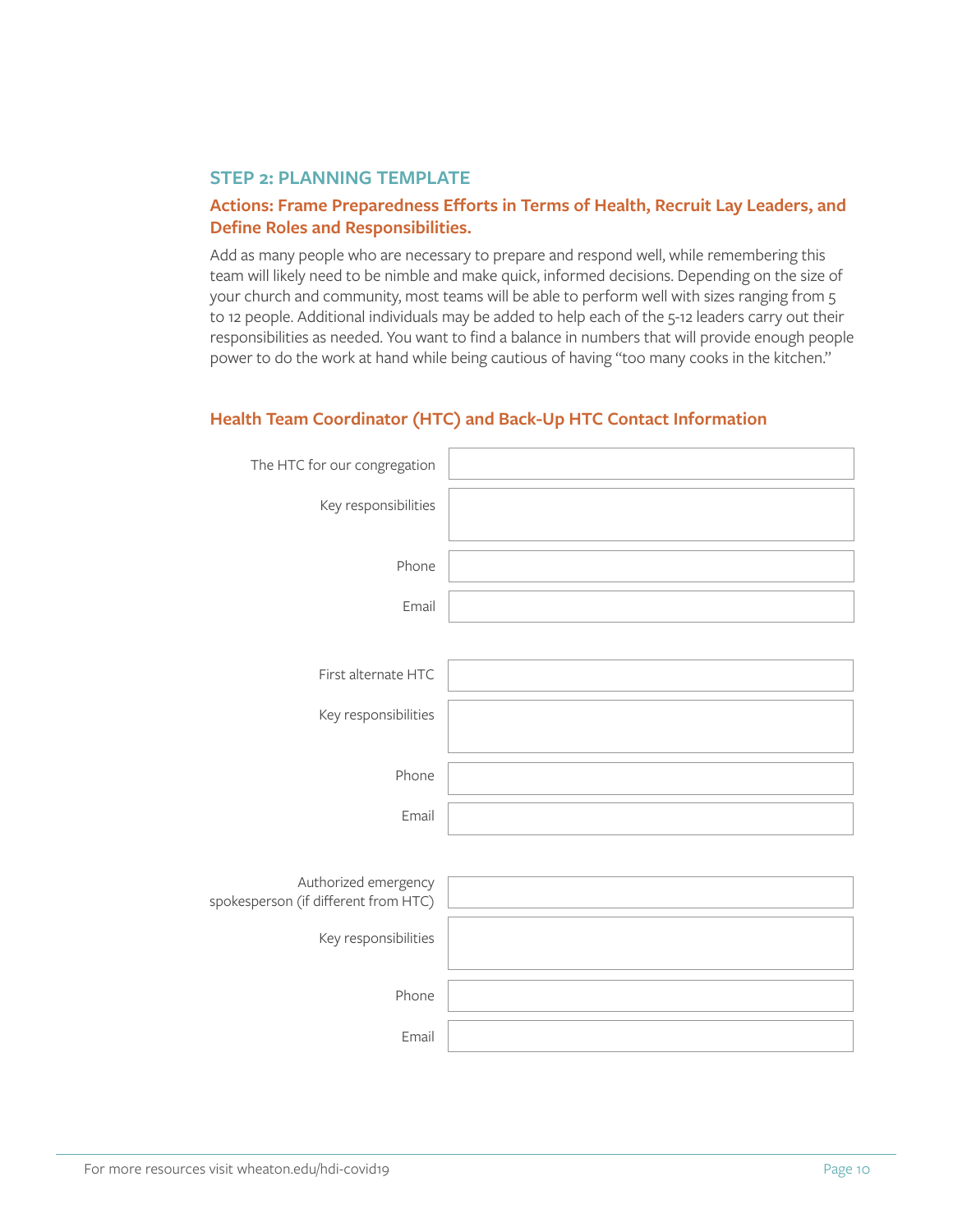#### **Health Team Member Contact and Skill Information Form (to be completed by each team member)**

| Name                                                      |  |
|-----------------------------------------------------------|--|
| Position (vocational role at church,<br>home, or company) |  |
| Key responsibilities on health team                       |  |
| Home address                                              |  |
| Phone                                                     |  |
| Social media                                              |  |
| Email address                                             |  |
| Emergency contact                                         |  |
| Relationship                                              |  |
| Emergency contact phone                                   |  |

Ensure this information is collected from each team member and distributed to the rest of the team and to the church staff.

Original language from Bloomington Public Health. L. Brodsky, M. Drews, K. Henslee, N. Kafumbe and M. Schweizer, "Ready, Set, Go! Faith Community Emergency Preparedness Toolkit." Produced by the City of Bloomington (MN) Public Health Division with the support of the Minneapolis – St. Paul Metropolitan Medical Response System (MMRS), 1800 West Old Shakopee Road, Bloomington, MN 55431, www.bloomingtonmn.gov

This material appears in modified form in *Disaster Ministry Handbook* by Jamie D. Aten and David M. Boan. Copyright 2016 by Jamie D. Aten and David M. Boan. Used by permission of InterVarsity Press, Downers Grove, IL. www.ivpress.com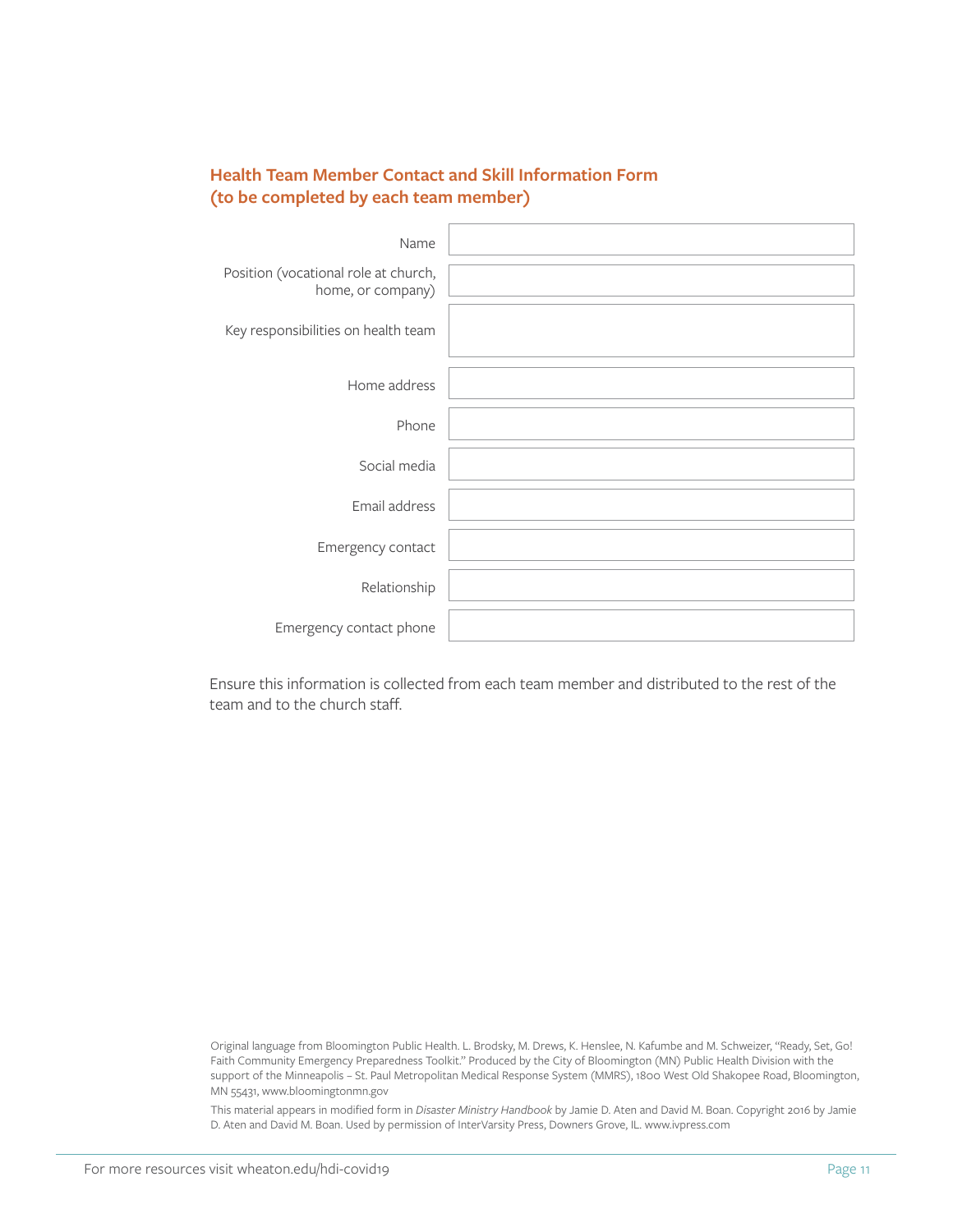#### **Monitor Coronavirus Risk and Impact:**

The health team should work together to determine and update each category at least weekly (or more frequently if warranted due to possible rapid changes in the outbreak). In the table below, rate the possible risk and impact using the following scale:

High=3 Moderate=2 Low=1 None=0

| <b>PROBABILITY</b>                                                          | <b>HUMAN IMPACT</b>                                                                             | <b>MINISTRY IMPACT</b>                                                                       |
|-----------------------------------------------------------------------------|-------------------------------------------------------------------------------------------------|----------------------------------------------------------------------------------------------|
| Likelihood coronavirus<br>will directly impact your<br>church and community | Possibility of illness (from mild<br>to life threatening) among<br>staff, members, or community | Likelihood to interrupt or<br>cause modifications to<br>existing services or minis-<br>tries |
|                                                                             |                                                                                                 |                                                                                              |



**Based on our current risk and impact assessment, we may need to make these decisions soon:**



*Prayer: God, may we identify the right people for the right roles, and may we support each other along the way.*

Original language from Bloomington Public Health. L. Brodsky, M. Drews, K. Henslee, N. Kafumbe and M. Schweizer, "Ready, Set, Go! Faith Community Emergency Preparedness Toolkit." Produced by the City of Bloomington (MN) Public Health Division with the support of the Minneapolis – St. Paul Metropolitan Medical Response System (MMRS), 1800 West Old Shakopee Road, Bloomington, MN 55431, www.bloomingtonmn.gov

This material appears in modified form in *Disaster Ministry Handbook* by Jamie D. Aten and David M. Boan. Copyright 2016 by Jamie D. Aten and David M. Boan. Used by permission of InterVarsity Press, Downers Grove, IL. www.ivpress.com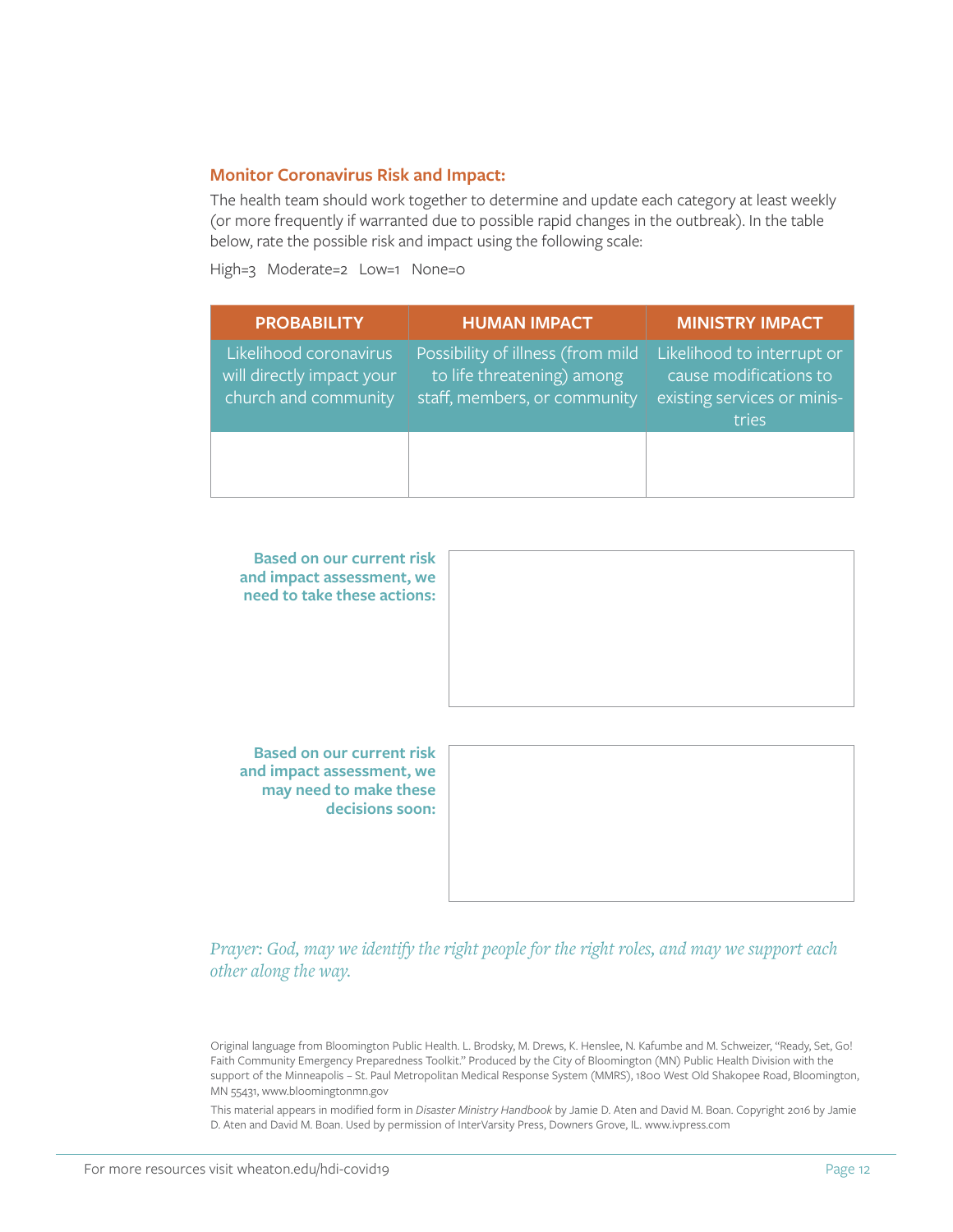### **STEP 3:** *Develop a Communications Strategy*

*For the Spirit God gave us does not make us timid, but gives us power, love and selfdiscipline. (2 Timothy 1:7)*

*We're reminded in this passage not to cower in the face of a potential emergency. Nor are we to panic. By faith, we can act with the power, love, and self-discipline that comes from God. With this as our guide for crisis communications, we can rise to the occasion to provide steady and supportive information. Your church should open the channels of communication regarding COVID-19. Provide church staff, leaders, and congregants with access to the plan so they can understand its components and how to act. They need to know what to do in advance, not only to get them through an incident, but also to help alleviate panic and anxiety.*

#### **Action: Leverage Familiar Communication Platforms**

As noted throughout this guide, the best place to begin is with how your church already communicates with leadership and with congregants. If you don't already have it, collect emergency contact information from church members and leadership. If you do, make sure this information is up to date. Determine how the congregation will communicate with all of the individuals who are directly or indirectly affected by COVID-19. In some cases, you may find a gap and, for example, need to set up new group texts or messaging services to make sure everyone gets reached.

#### **Action: Be Intentional in Communicating with Vulnerable Groups**

Remember that some in your community may lack access to certain forms of technology, so be sure to discuss how you will stay in touch and support potentially vulnerable members of your church and community. Also keep in mind that your communications strategy may also need to be tailored to the unique needs and questions of vulnerable individuals and groups, such as conveying information to parents on developmentally appropriate ways to talk with their children about COVID-19. The same holds true when communicating with your community.

#### **AN EFFECTIVE COMMUNICATION STRATEGY**

*should involve sharing how you plan to communicate about COVID-19. Decide when, where, and how you will maintain ongoing information-sharing with your church and community and let others know.*

#### **Action: Prewrite Messages**

Consider writing template letters in advance so you are not composing messages during the confusion and chaos of crisis. For example, you can pre-write an email about canceling services, though you don't know if you will need it. This will give you time to think through the tone and the message you hope to send. Also, think through the logistics of the tools you would use to live-stream, send a video or reflection, or however you plan to respond.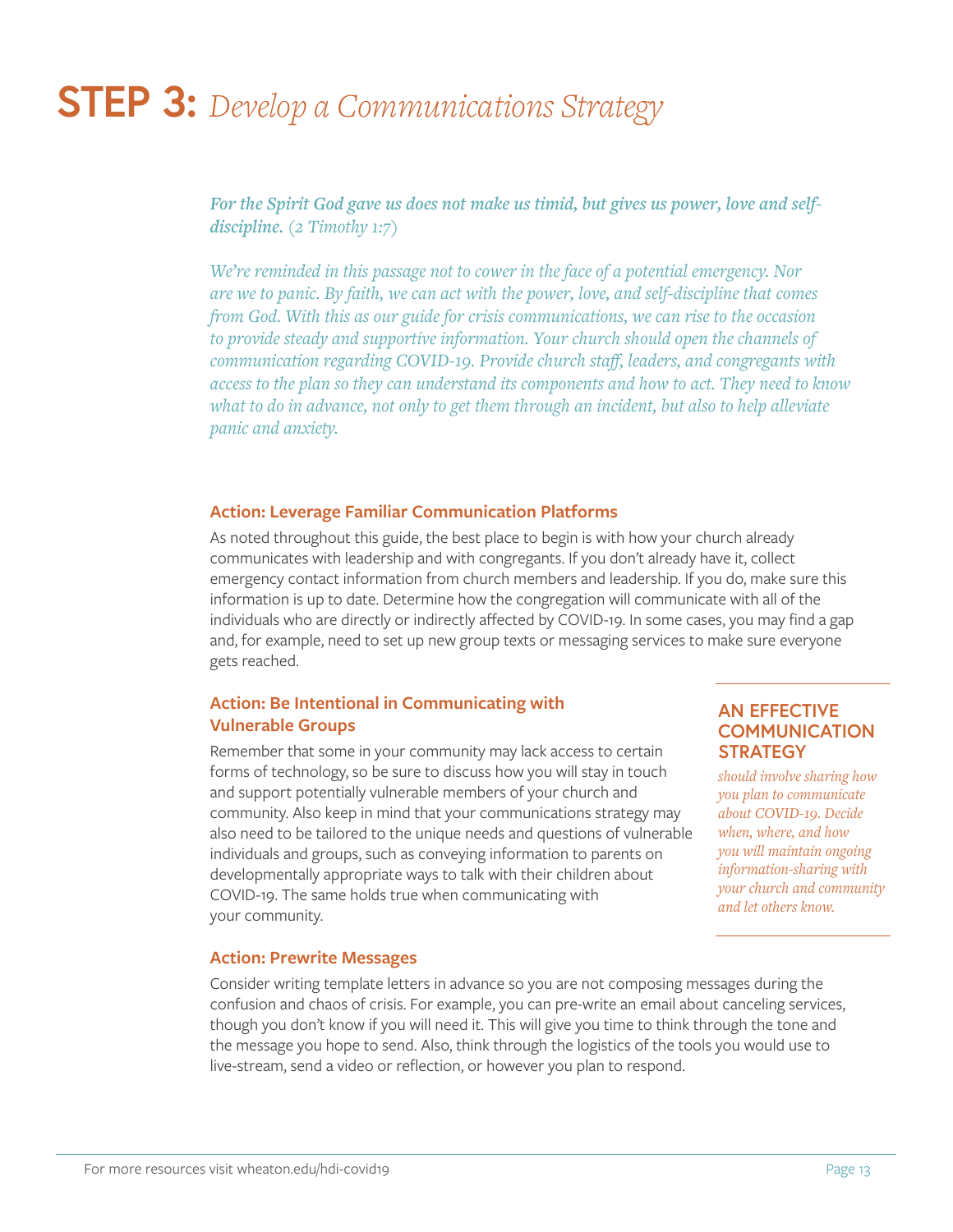#### **Communications Strategy Examples**

- **• Text Messaging:** This service uses less bandwidth than cell phone calls, and many text messaging servers will continuously attempt to send the message until the cellular signal is restored.
- **• Text Broadcasting:** Now is the time to implement group messaging services so you can broadcast text messaging alerts during crisis situations.
- **• Social Media Networking Communications:** Examples of how social media can be used before or during public health crisises include posting communications, sharing information, downloading resources, updating news, sharing geographical location, and taking or sharing pictures of developing events. To stay consistent and current in an emergency, follow your state-certified local public health department on social media and use their messages during an emergency.
- **• Call-Down Procedure (Phone Tree):** Clergy calls assigned congregational leaders, congregational leaders call assigned congregation members, congregation members call assigned congregation members, and so on. This system should include everyone who needs information, but especially individuals at risk.
- **• Prepare for Media Engagement:** It would also be wise to decide in advance if and how you might work with media if they contact you about how your church is navigating COVID-19.

#### **How to Help Anxious and Worried Members of Your Church**

A quick skim of headlines reveals that panic has already been trigged, as evidenced by the buying up of protective equipment that isn't needed or useful against COVID-19. Not surprisingly, many pastors and church leaders have begun sharing about members of their church who are struggling with high levels of anxiety and worry about the outbreak.

**Following is a handout that you can give to members of your church who are struggling.**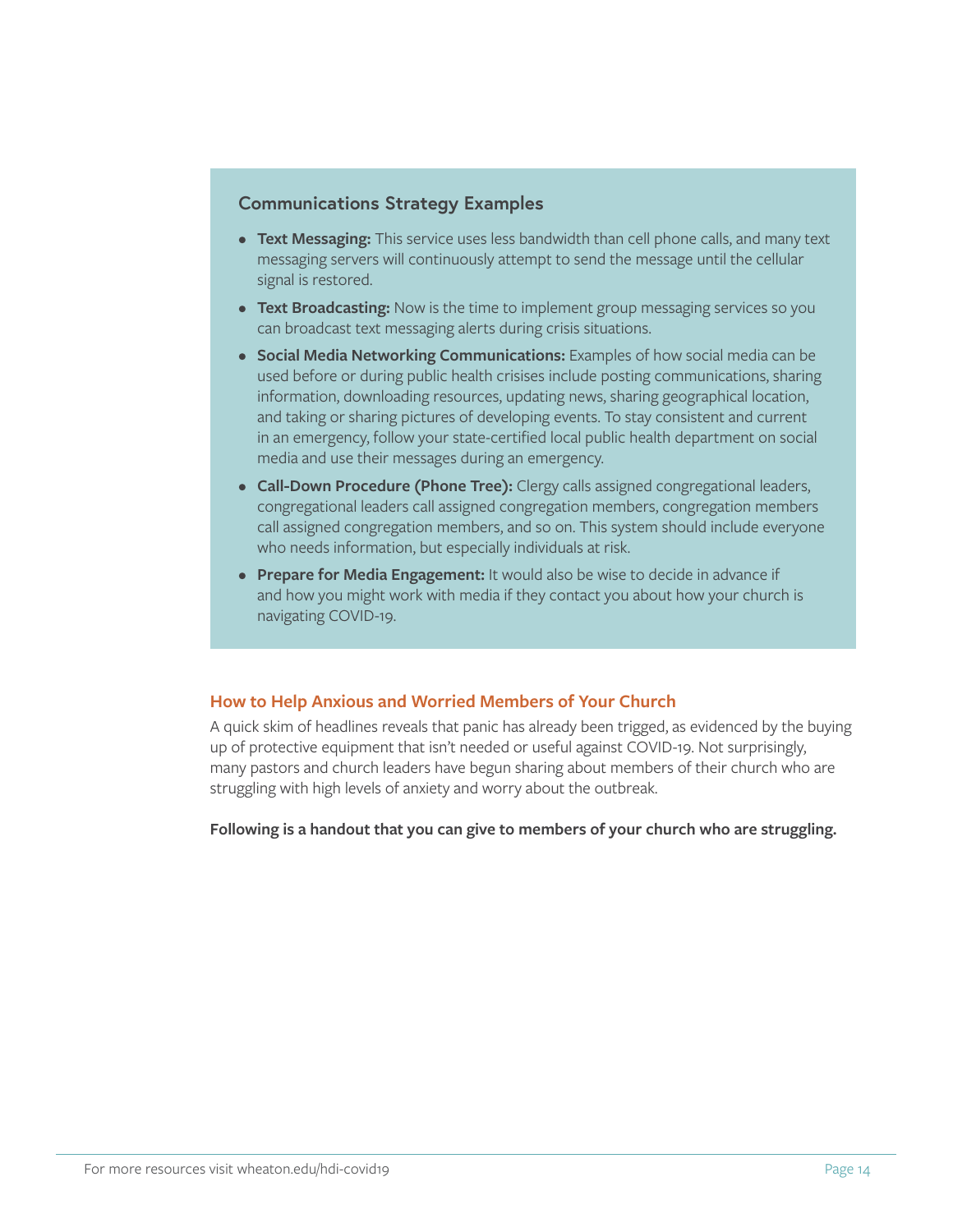### **COVID-19 HANDOUT: CHOICES YOU CAN MAKE TO STAY EMOTIONALLY HEALTHY**

#### **Pay Attention to Your Body and Your Emotions**

It's natural to experience stress and anxiety in the face of a threat we cannot control. Because every person reacts differently, notice what your body and emotions are telling you:

- Listen to your emotions, noticing any anxiety, sadness, anger, or detachment;
- Listen to your body, noticing any change in appetite, new aches and pains, or feeling particularly hot or cool; and,
- When you notice troubling symptoms, pause to care for your body and mind. If you become unable to manage or function well, seek the assistance of a professional.

#### **Embrace Best Health Practices**

Though there's much about the COVID-19 outbreak over which you have no control, you can choose to embrace the kinds of practices that will keep you and your loved ones safe. The Center for Disease Control suggests:

- Avoid close contact with people who are sick.
- Avoid touching your eyes, nose, and mouth.
- Stay home when you are sick.
- Cover your cough or sneeze with a tissue, then throw the tissue in the trash.
- Clean and disinfect frequently touched objects and surfaces using a regular household cleaning spray or wipe.
- Follow CDC's recommendations for using a facemask.
- Wash your hands often with soap and water for at least 20 seconds.

#### **Access Reliable Resources**

You can choose how you will receive and consume information about the outbreak. If you rely on panicked phone calls from your anxious loved ones, you're likely to suffer more than if you choose to rely on credible sources. Two reliable sources for health news include the Centers for Disease Control and Prevention and World Health Organization. Also, if you become consumed by breaking news about the spread of COVID-19, you can also choose to step away from media reports for a time.

#### **Share Reliable Information**

Another way to care for yourself is to care for others by sharing the best information you've discovered. When you find a reputable resource that's particularly helpful, share it with a loved one. When you learn about practices that keep people safe, let a relative who is vulnerable to illness know. In a culture where people are feeling anxious, you can be a gift to others.

*Continued on next page*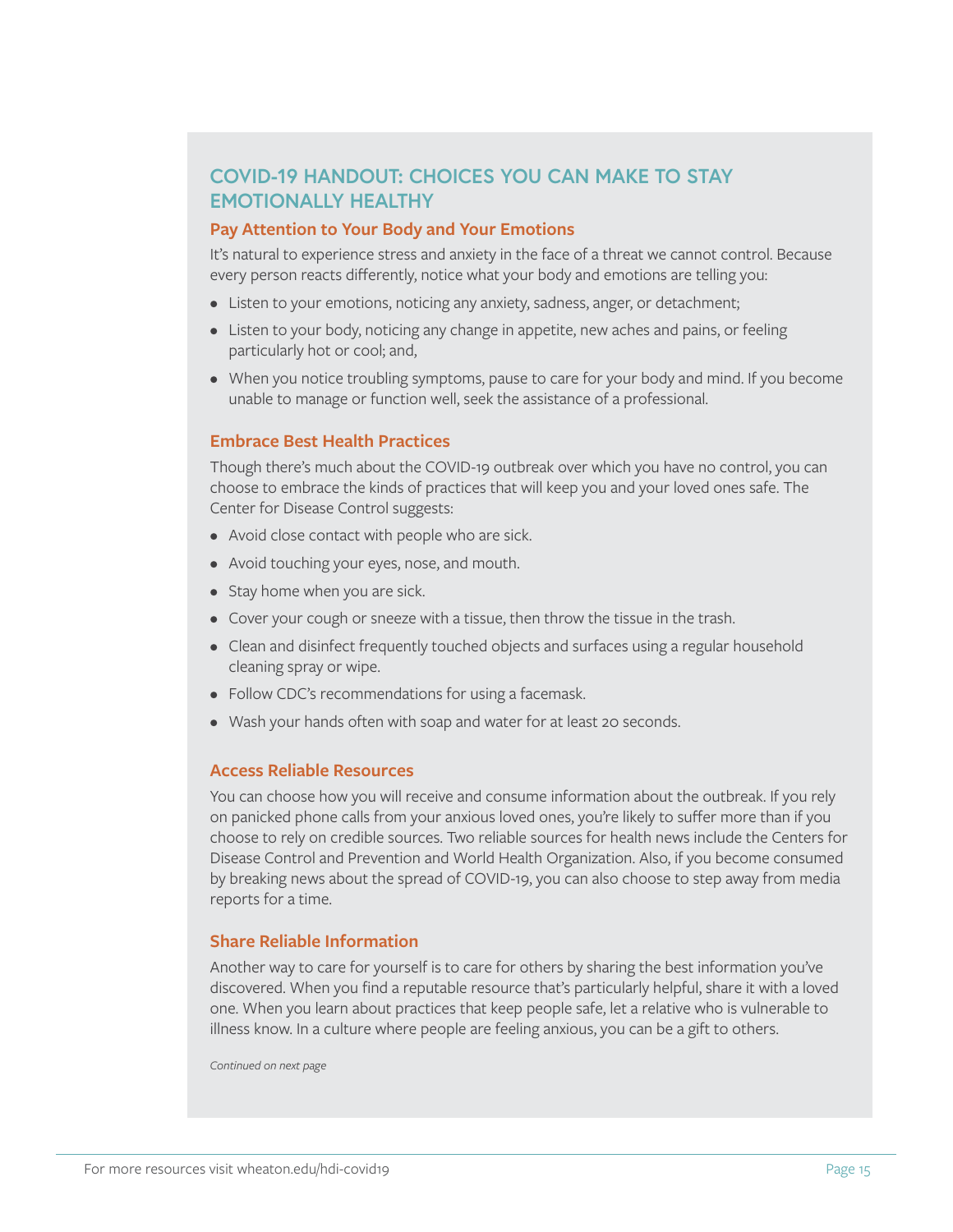#### **Practice Self-Care**

In the midst of a stressful season or situation, many self-care practices are the same ones that prove helpful in everyday living:

- Maintain your normal routines.
- Connect with family and friends.
- Eat well.
- Stay active.
- Get adequate rest.
- Do enjoyable activities.
- Employ coping skills that nurture your spirit, like mindfulness exercises or prayer.

#### **Support Each Other**

We aren't created to go through extreme stress alone, so this is also a time as part of God's family to care for each other. Here are two questions to keep asking yourself:

- What opportunities do I have to help others?
- What is overwhelming right now that I should ask someone for help with?

While it feels like there is a lot we can't control amidst concerns over COVID-19, every one of us can make choices to stay emotionally healthy.

3 This section adapted with permission from M. Starbuck. (2020, March 3). How to Stay Emotionally Healthy During the Coronavirus Outbreak [Blog post]. Retrieved from https://www.psychologytoday.com/us/blog/hope-resilience/202003/how-stay-emotionallyhealthy-during-the-COVID-19-outbreak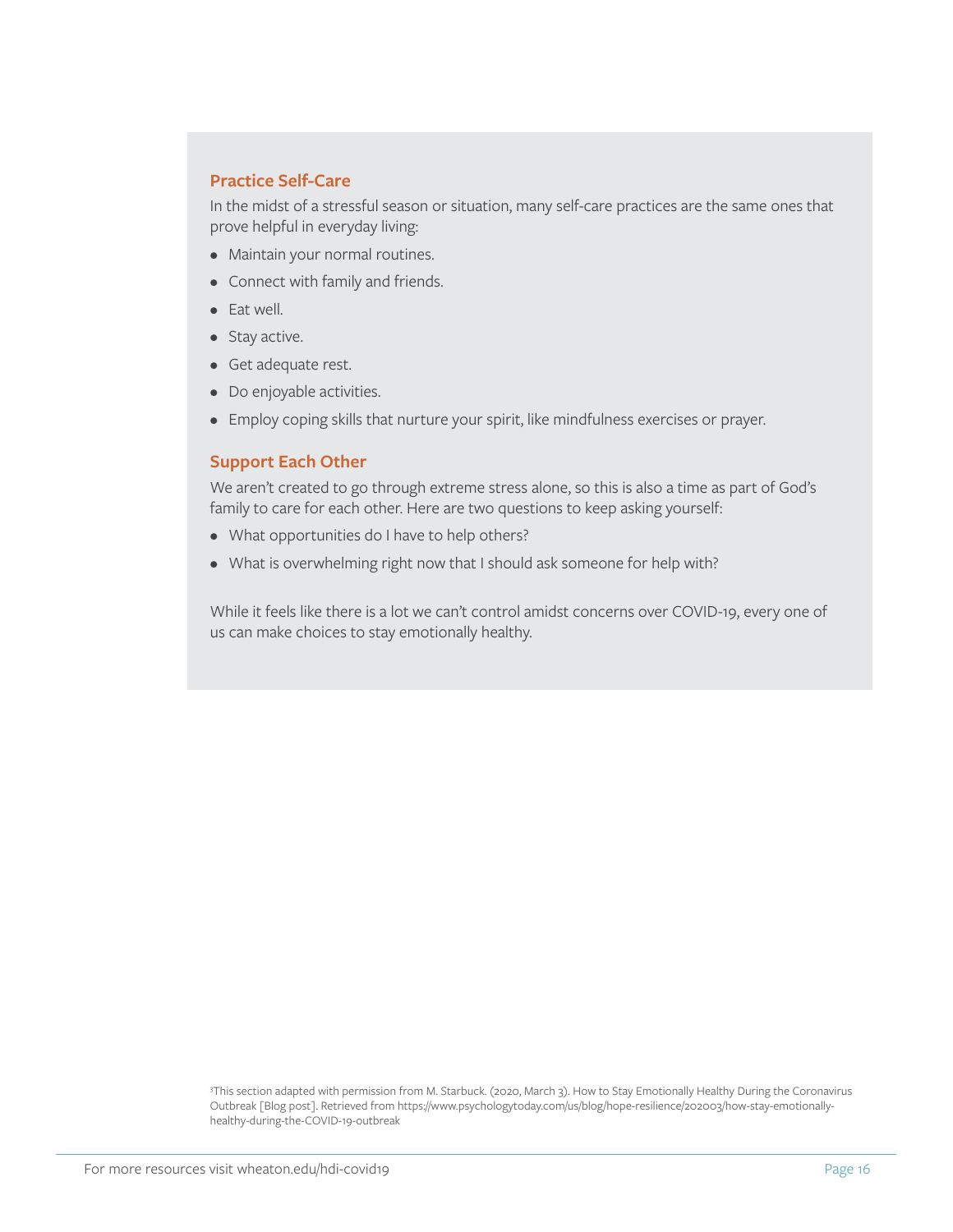### **STEP 3: PLANNING TEMPLATE**

**Actions: Leverage Familiar Communication Platforms, Be Intentional in Communicating with Vulnerable Groups, and Prewrite Messages**

| What<br>should you<br>communicate?                                                              | Who are you<br>communicating to?<br>(Ex: congregation,<br>staff, local<br>government) | <b>Who should</b><br>communicate the<br>message? (Ex:<br><b>Health Team</b><br><b>Coordinator, Pastor)</b> | How should it be<br>communicated?<br>(Ex: electroni-<br>cally, phone call/<br>tree, mail) | <b>Preparatory</b><br><b>Actions</b><br>(Ex: talking points,<br>key messages,<br>training) |
|-------------------------------------------------------------------------------------------------|---------------------------------------------------------------------------------------|------------------------------------------------------------------------------------------------------------|-------------------------------------------------------------------------------------------|--------------------------------------------------------------------------------------------|
| <b>Impact on</b><br>church to date                                                              |                                                                                       |                                                                                                            |                                                                                           |                                                                                            |
| COVID-19<br><b>Impact</b>                                                                       |                                                                                       |                                                                                                            |                                                                                           |                                                                                            |
| <b>Church</b><br>services or<br>gatherings<br>(e.g., Bible<br>studies)<br>offered or<br>changed |                                                                                       |                                                                                                            |                                                                                           |                                                                                            |
| <b>Funds or</b><br>supplies<br>needed                                                           |                                                                                       |                                                                                                            |                                                                                           |                                                                                            |
| <b>Volunteers</b><br>needed                                                                     |                                                                                       |                                                                                                            |                                                                                           |                                                                                            |
| Other                                                                                           |                                                                                       |                                                                                                            |                                                                                           |                                                                                            |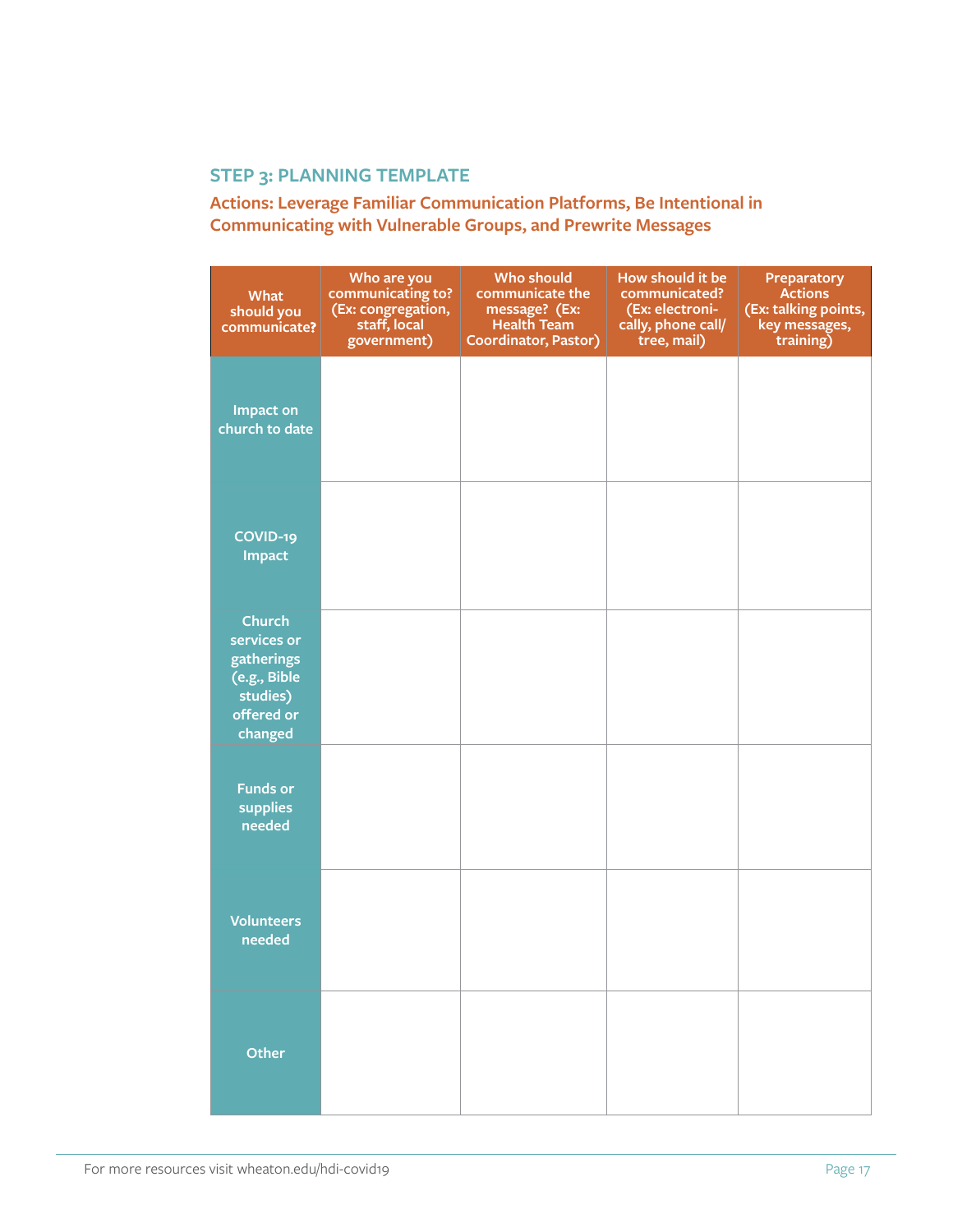| <b>Directions for updating the</b><br>church voicemail, including<br>remotely:       |  |
|--------------------------------------------------------------------------------------|--|
| Person responsible:                                                                  |  |
| Alternate:                                                                           |  |
| <b>Directions for sending</b><br>churchwide emails and texts,<br>including remotely: |  |
| Person responsible:                                                                  |  |
| Alternate:                                                                           |  |

Ensure you are clear with the church how you will use these different channels of communication. For example, how will they learn if the Sunday morning service is canceled? And also consider that different people may have different tools available (e.g., if some don't have a computer or email address).

**Additional communication directions:**

Original language from Bloomington Public Health. L. Brodsky, M. Drews, K. Henslee, N. Kafumbe and M. Schweizer, "Ready, Set, Go! Faith Community Emergency Preparedness Toolkit." Produced by the City of Bloomington (MN) Public Health Division with the support of the Minneapolis – St. Paul Metropolitan Medical Response System (MMRS), 1800 West Old Shakopee Road, Bloomington, MN 55431, www.bloomingtonmn.gov

This material appears in modified form in *Disaster Ministry Handbook* by Jamie D. Aten and David M. Boan. Copyright 2016 by Jamie D. Aten and David M. Boan. Used by permission of InterVarsity Press, Downers Grove, IL. www.ivpress.com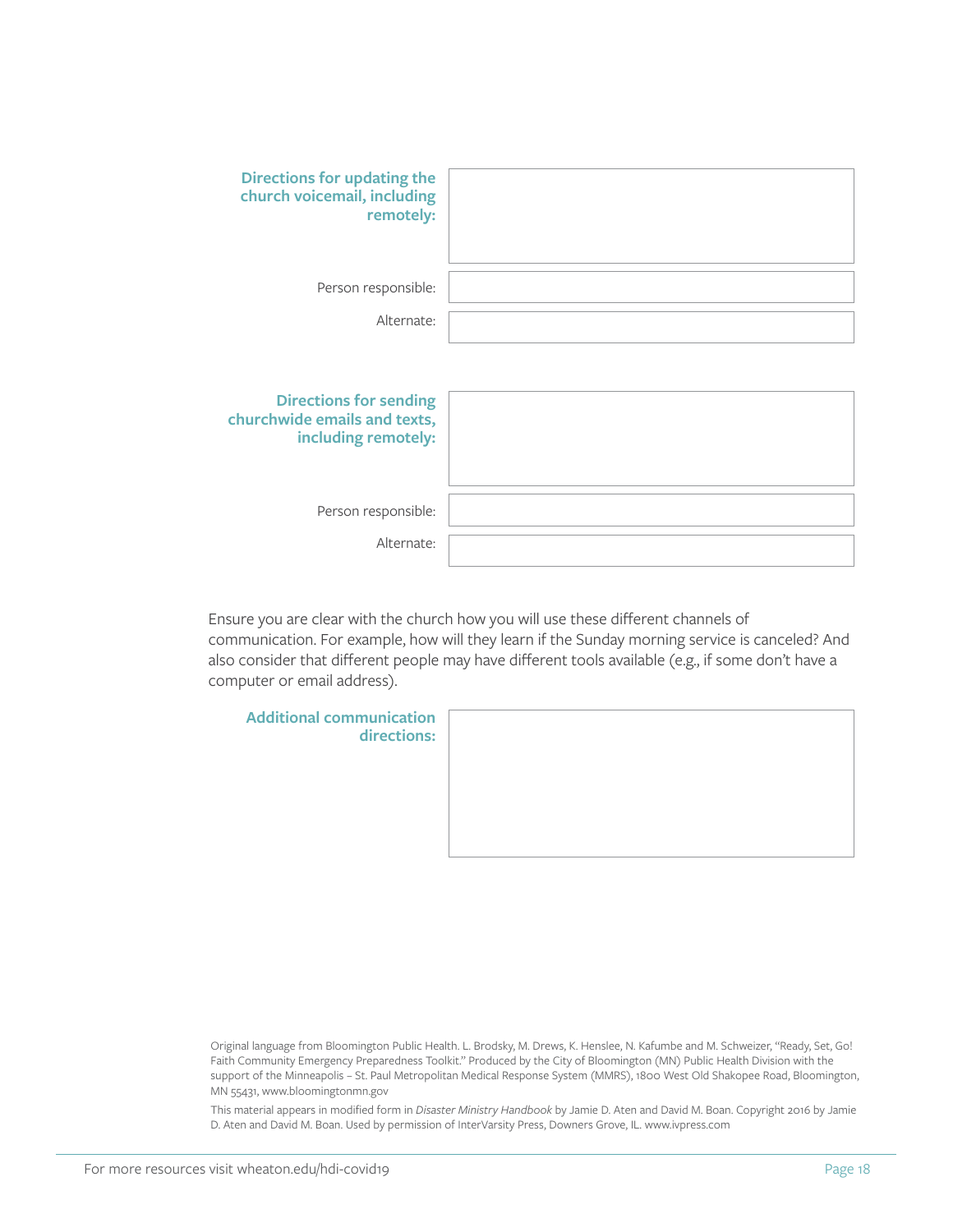

Sample Calling Tree (Note that some churches may have a prayer chain that can be adapted for this purpose):

Instead of using a "prayer chain" model, some churches may decide to divide a list of vulnerable people who need to be checked in with regularly among staff and laypeople. For example, each person would get a list of several people who they are committed to check in with daily or every other day. In these circumstances it can be as simple as:

#### **Check-in List**

| Person Responsible<br>name and number: | Check-in recipient<br>name and number: |
|----------------------------------------|----------------------------------------|
|                                        | Check-in recipient<br>name and number: |
|                                        | Check-in recipient<br>name and number: |

*Prayer: God, free us to lead our communication not with fear, but with power, love, and self-discipline.*

Original language from Bloomington Public Health. L. Brodsky, M. Drews, K. Henslee, N. Kafumbe and M. Schweizer, "Ready, Set, Go! Faith Community Emergency Preparedness Toolkit." Produced by the City of Bloomington (MN) Public Health Division with the support of the Minneapolis – St. Paul Metropolitan Medical Response System (MMRS), 1800 West Old Shakopee Road, Bloomington, MN 55431, www.bloomingtonmn.gov

This material appears in modified form in *Disaster Ministry Handbook* by Jamie D. Aten and David M. Boan. Copyright 2016 by Jamie D. Aten and David M. Boan. Used by permission of InterVarsity Press, Downers Grove, IL. www.ivpress.com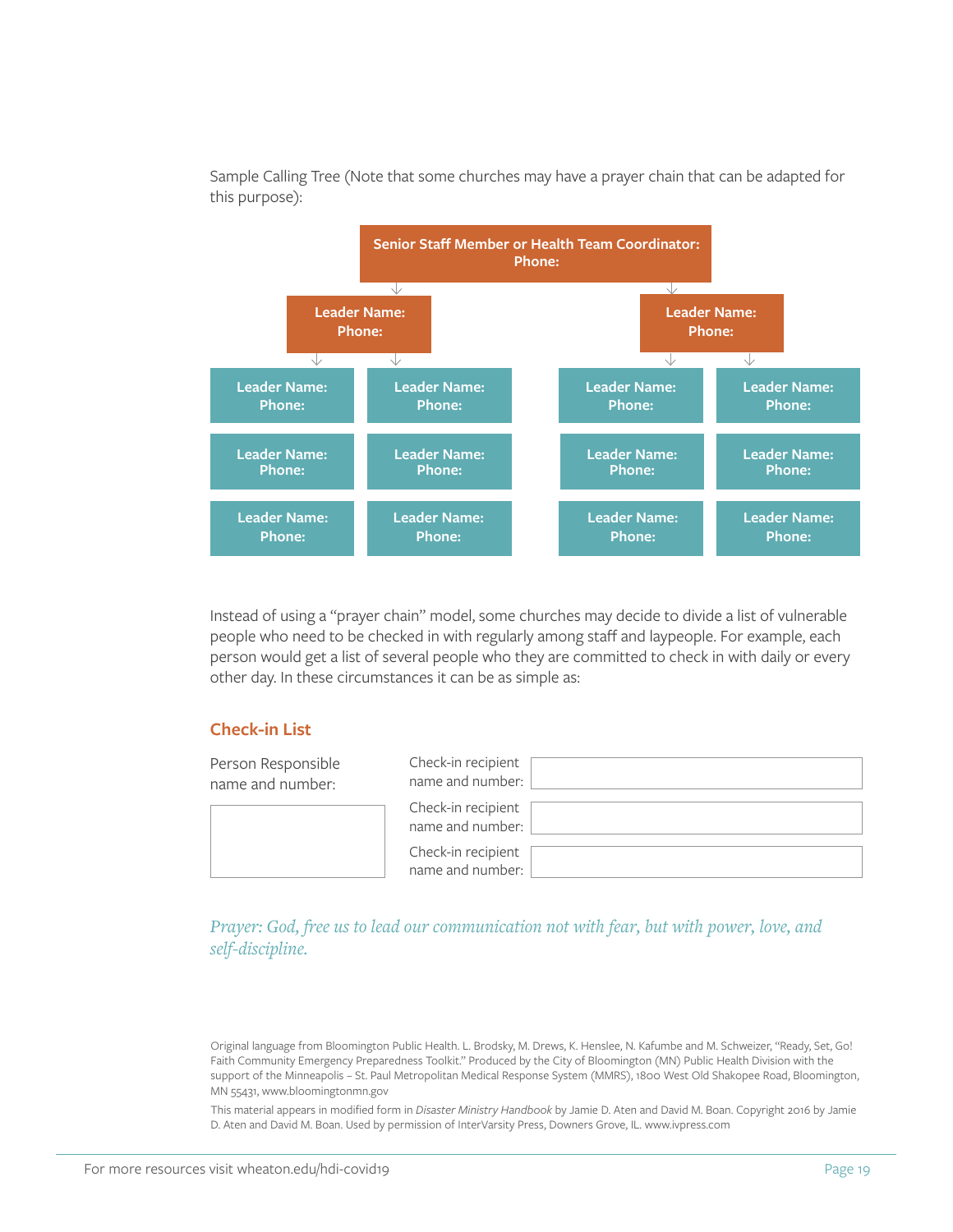### **STEP 4:** *Focus on Church and Community Outreach*

*The words of the reckless pierce like swords, but the tongue of the wise brings healing. (Proverbs 12:18)*

*When it comes to potential public health emergencies, thoughtful, true, and timely communication is key. Proverbs reminds us that quick and reckless words can damage. As we inform our congregations and communities, both before and during potential crisis, we ask God to give us the wisdom and resources we need to communicate well.*

#### **Action: Provide Vetted Information from Trusted Resources**

Make prevention education and outreach part of your everyday ministry. Share up-to-date, trusted, and vetted information on COVID-19—information that fosters preparedness rather than stoking fear. Look for ways to share helpful updates and information. Programs such as health education can be a service your ministry offers. Other examples of things your church can do to reduce risk and impact of COVID-19 include:

- Provide information from local, state, and federal public health agencies on the signs and symptoms of COVID-19.
- Educate others on infection prevention habits, like proper handwashing techniques and other common practices frequently taught to combat influenza.
- Teach infection control strategies at meetings and events, like reminding others to stay home if they feel ill or are starting to feel ill.
- Post fliers and reminders of healthful habits, including "cover your cough" and "stop the spread of germs."

**EDUCATION AND OUTREACH PART OF YOUR EVERYDAY MINISTRY.**

**MAKE PREVENTION** 

- Disseminate information regarding healthful infection prevention habits through emails, phone messages, text messages, handouts, social media platforms, and your website.
- Partner with local, state, or federal agencies or trusted nonprofits with public health expertise to provide training on COVID-19 for members of your church and community. This could be conducted in person or online through webinars, for example.

#### **Action: Focus on Underserved Individuals and Communities**

COVID-19 is likely to disproportionally impact the socially and economically vulnerable. Though public health crises may reveal inconsistencies in our thoughts and injustices in the communities we call home, preparedness ministries reveal God's love, mercy, and grace. God has called for us to care for those in need.

In this season when we're facing COVID-19, there is an immediate and pressing need. God's commandment to bring good news and healing to those who suffer is clear. As Christians, we are created in the image of a loving, merciful, and gracious God, a God whose son taught us to open our hearts and use our talents in service of the kingdom. Thinking about preparedness differently is an opportunity to help your church more effectively reduce potential harm to the most vulnerable.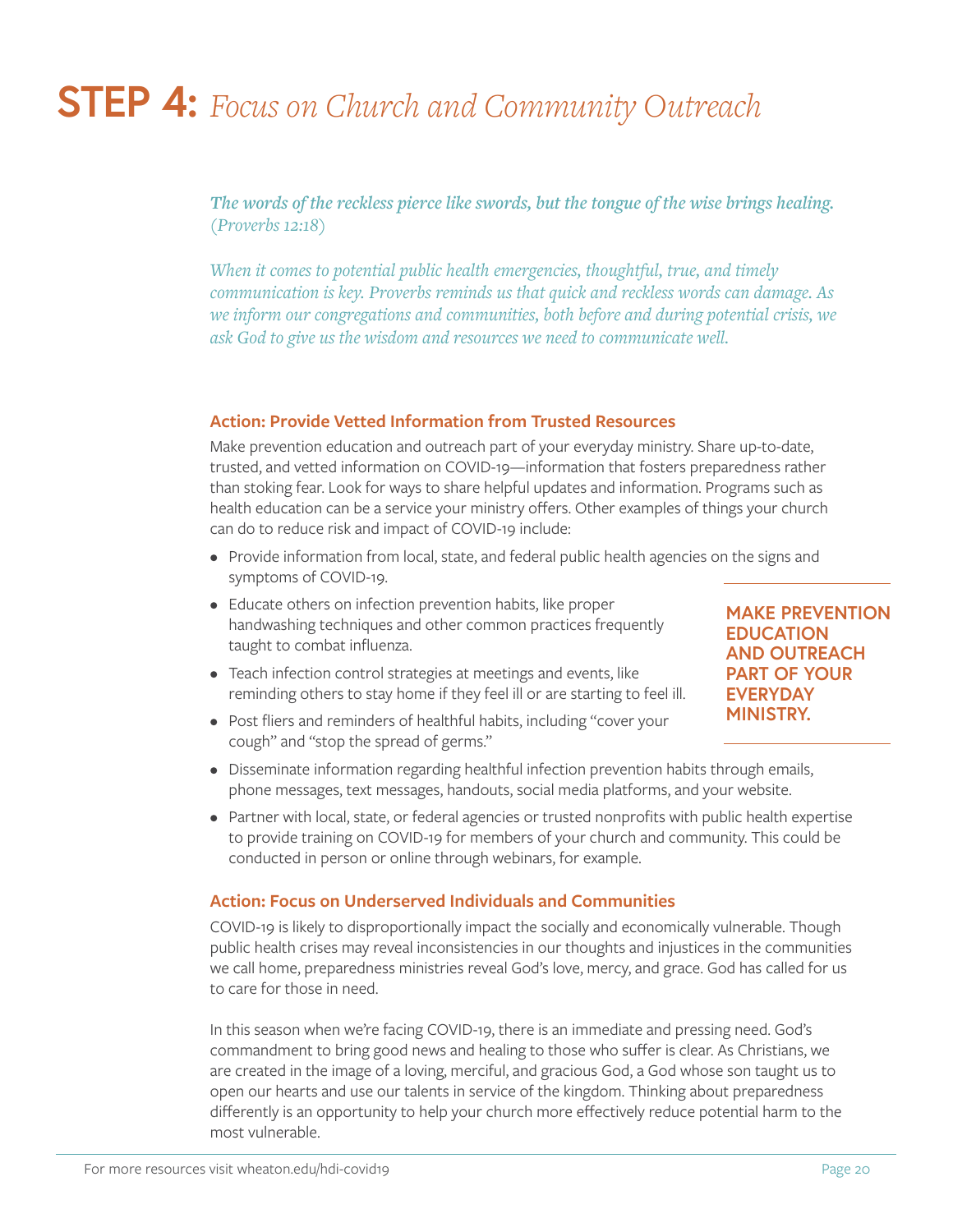Here are some examples of vulnerable people in your church and community whom you should keep in mind as you plan:

- Older people are especially vulnerable to this virus. We can focus on reducing their risk of exposure and also plan, for example, to provide extra social support (by phone, computer) if your community moves into a phase of significantly reduced social contact.
- Children and families with limited resources may rely on school meal programs as a significant source of food security. If schools close, it will be important to help ensure these children and families get enough food.
- People whose health is already compromised in ways such as respiratory illness are especially vulnerable, so we can work to support them in holistic ways.
- People whose income will or already has dropped quickly (for example, service jobs, travel industry) is another group for whom the church should be paying special attention as you plan.
- People of Asian descent have faced stigmatization and discrimination because the COVID-19 outbreak has its origins in China. Your church has an important role in promoting faithful preparedness, and also in reducing fearful panic and prejudice.

#### **Outreach Examples**

- Include inserts in the worship bulletin that encourage preparedness and/or provide steps for developing and implementing a preparedness plan.
- Include preparedness messaging with other congregational announcements.
- Regularly set aside a segment of time during meetings or worship services for updates by congregational leadership on COVID-19.
- Post informational flyers in your building or on your website and social media.
- Have the pastors and other church leaders publicly show their support of planning and preparedness.
- Develop a sermon or sermon series focusing on theological issues related to preparedness-related topics.
- Encourage church small groups and your other ministries to study biblical examples of preparedness together (this could be done in person if safe to do so or via virtual small group meetings).

*Prayer: God, help us to reach the people who need our help the most.*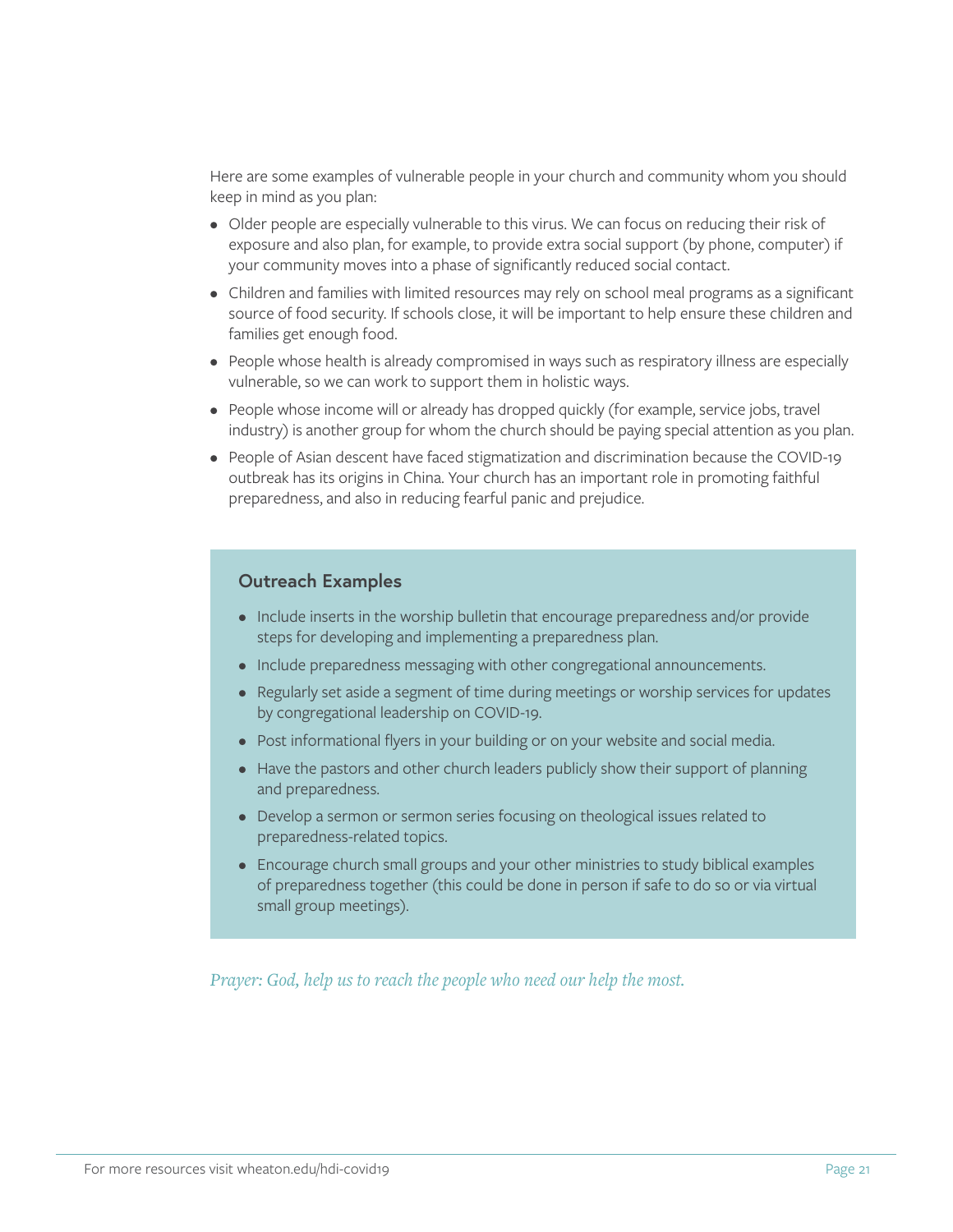### **STEP 4: PLANNING TEMPLATE**

#### **Actions: Provide Vetted Information from Trusted Resources and Focus on Underserved Individuals and Communities**

Select a few of these services from examples below that you will provide to underserved church members and communities and describe how each will be carried out:

| <b>Sample Outreach Actions</b>                                                           | <b>How Action Will be Achieved</b> |
|------------------------------------------------------------------------------------------|------------------------------------|
| <b>Church staff and lay leaders model</b><br>preparedness                                |                                    |
| Promote faithful preparedness (e.g., in<br><b>Sunday school, sermons, Bible studies)</b> |                                    |
| <b>Disseminate vetted information from</b><br>trusted resources to reduce panic          |                                    |
| Pastoral services (spiritual care)                                                       |                                    |
| <b>Outreach &amp; support to vulnerable</b><br>populations                               |                                    |
| <b>Advocacy</b>                                                                          |                                    |
| <b>Health services</b>                                                                   |                                    |
| Home visits/or calls if advised against<br>meeting in person                             |                                    |
| <b>Language translation</b>                                                              |                                    |
| <b>Legal assistance</b>                                                                  |                                    |
| <b>Listening</b>                                                                         |                                    |
| <b>Managing volunteers</b>                                                               |                                    |
| <b>Managing donations</b>                                                                |                                    |
| Food services (cooking, feeding &<br>distribution including home delivery)               |                                    |
| <b>Improve access to community</b><br>healthcare services                                |                                    |
| <b>Special or alternative (e.G., Streaming)</b><br>worship services                      |                                    |
| <b>Encourage individual/family</b><br>preparedness:                                      |                                    |
| Other:                                                                                   |                                    |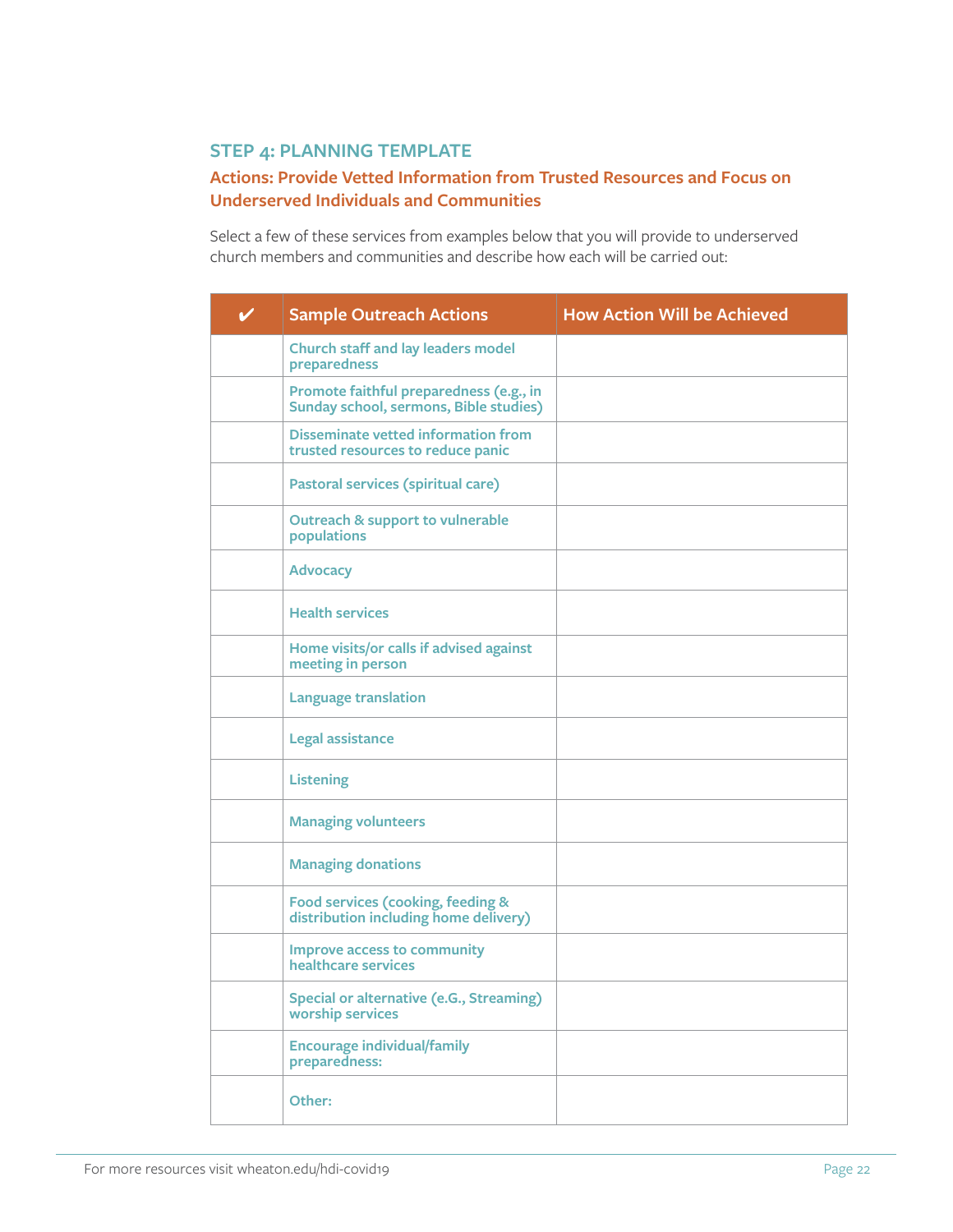# **STEP 5:** *Strengthen Preparedness Through Collaborations*

*But God has put the body together, giving greater honor to the parts that lacked it, so that there should be no division in the body, but that its parts should have equal concern for each other. If one part suffers, every part suffers with it; if one part is honored, every part rejoices with it. (I Corinthians 12:24-26)*

*As Christians, and as a church, you are part of one body with different gifts and roles. This metaphor also identifies the strength of collaboration. As the passage says, the "parts should have equal concern for each other." We know we need each other. A crisis is a time both to help and be helped.* 

#### **Action: Work with Other Churches**

Working with other churches allows you to make connections locally, regionally, and even perhaps nationally or globally. These connections allow you to share knowledge and resources and to learn from others. Talk with other pastors from churches in your area to discuss the possibility of working together. Consider the following topics:

- Discuss how COVID-19 could affect your community.
- Explore ways you might collaborate with other churches. This could include national, regional, and local denominational bodies to which you're connected.
- Identify the special resources that each house of worship possesses (and potential gaps in knowledge, skills, resources, and capacity). Discuss ways to share, and avoid duplicating, your efforts.
- Create a simple plan for coordinating and sharing resources and for filling potential gaps.
- Consider partnering with public health, emergency response, government, or nonprofit groups; many groups around the U.S. are offering virtual planning meetings.
- Describe the role of each participating group based on its unique resources.

#### **WHY YOU SHOULD COLLABORATE WITH OTHER CHURCHES AND PUBLIC HEALTH AGENCIES**

*Working with other churches and public health agencies can greatly improve your ability to respond in a public health crisis. It allows churches to focus on things they do well while being supported by other churches in aspects they find more difficult.* 

- Arrange a mutual-support agreement with churches located in a different area so support is available in the event your church is significantly impacted by COVID-19.
- Identify the contact person for each church, plus a backup person, in case the main contact is unavailable. Include multiple ways to contact this person.
- Include a schedule for updating information such as contacts, organizational needs, and resource availability.
- Assign a coordinator for the plan, someone who will ensure the plan is current and follow and update the schedule.
- Work together to modify the plan and address any challenges or problems.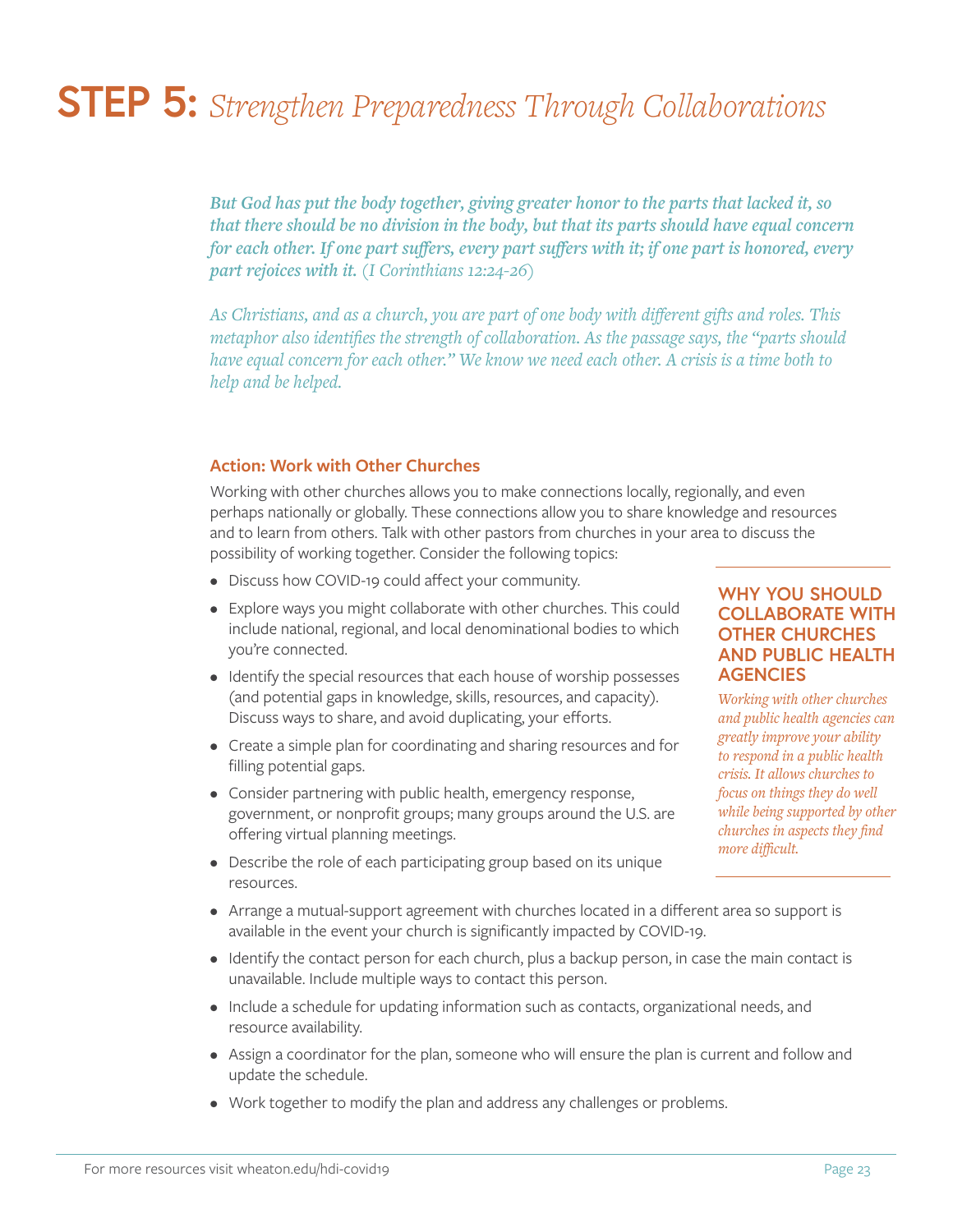#### **Preparing as the Full Body of Christ**

Look for ways to partner with other churches and to leverage the strengths of multiple churches in order to enhance capacity. Your church may have an incredible ministry and people who know how to work well and care for children. Another church may have a heart for working with the elderly. When we come together as the full body of Christ, we make even a larger impact than if we try to respond by ourselves.

#### **STEP 5: PLANNING TEMPLATE**

#### **Actions: Work with Other Churches and Consult with Local Public Health Agencies**

Use the following checklist to consider ways your church might plan to build collaborations to help better prepare:

| <b>Sample Collaborative Actions</b>                                                                                                                                                                                                                                                                                        | <b>How Action Will Be Achieved</b> |
|----------------------------------------------------------------------------------------------------------------------------------------------------------------------------------------------------------------------------------------------------------------------------------------------------------------------------|------------------------------------|
| Connect with a network with other<br>churches that shares preparedness<br>ideas and resources.                                                                                                                                                                                                                             |                                    |
| Identify other churches or agencies in<br>your community who are working on<br>preparedness to learn from, consult,<br>and network.                                                                                                                                                                                        |                                    |
| Host a webinar or seminar on how to<br>prepare for the coronavirus for your<br>church and community members<br>(or consider joining one of the<br><b>Humanitarian Disaster Institute's</b><br>limited run of weekly webinars on<br>preparing churches for coronavirus;<br>visit wheaton.edu/hdi-covid19 to<br>learn more). |                                    |
| Other:                                                                                                                                                                                                                                                                                                                     |                                    |

*Prayer: God, help us recognize and lean into our need for each other.*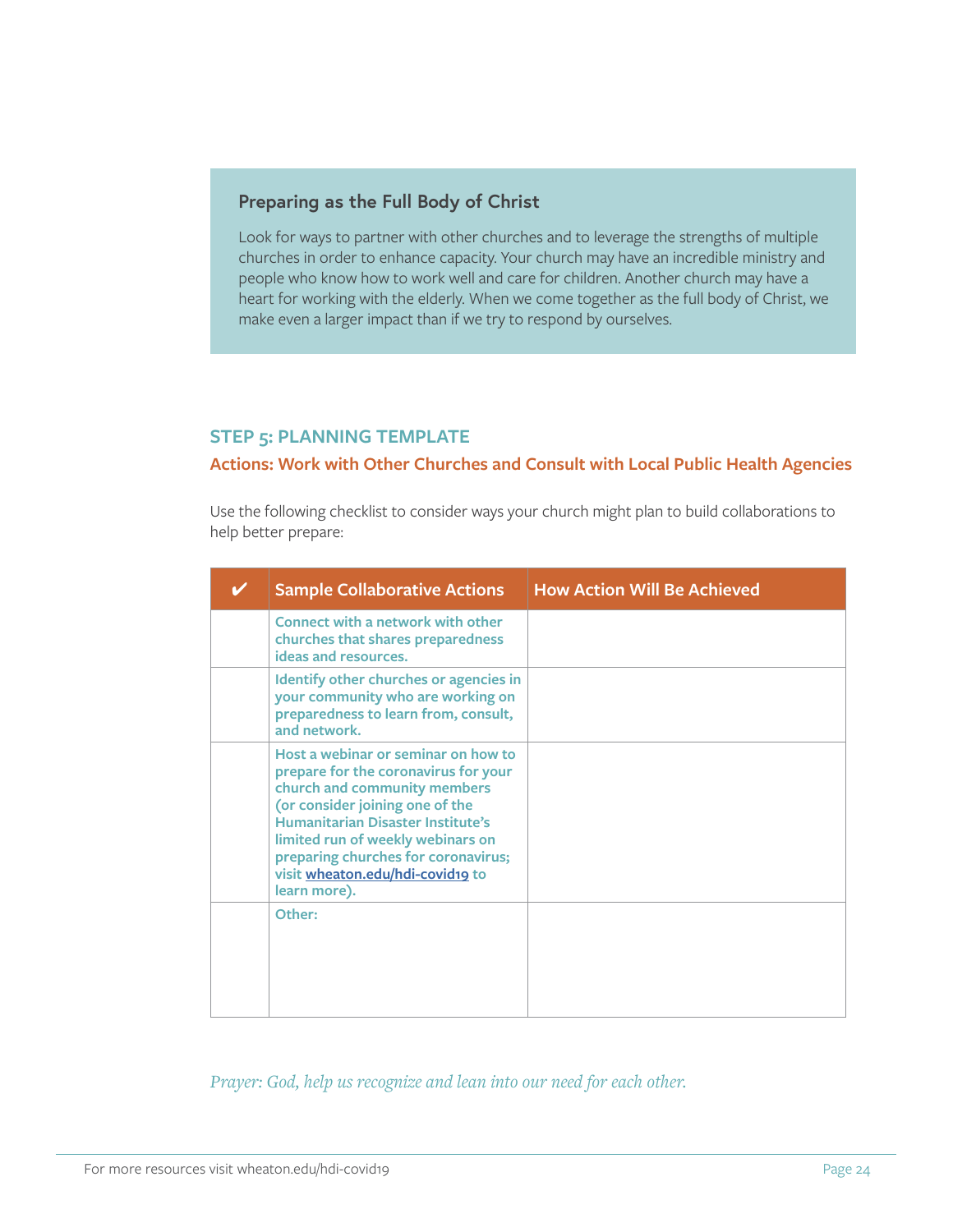# **STEP 6:** *Adapt to Changing Needs*

*Do not merely listen to the word, and so deceive yourselves. Do what it says. (James 1:22)*

*In this verse, James reiterates one of his central points: that faith without action is incomplete. In a similar way when preparing for a potential crisis, we need to listen well when creating a plan. We need to pray without ceasing. We need to do the work of putting our preparedness plan into action. Implementing our plan is a practical way to ensure that our faith, love, and actions line up.*

#### **Action: Stay Informed**

Staying informed by following updates disseminated by local, state, and federal public health agencies is key to putting preparedness into action. Seek out and listen to trusted sources that have been monitoring COVID-19 and issuing updated information, resources, and recommendations. Though not meant to serve as an exhaustive list, here are a few agencies that you might consider looking to for information (in alphabetical order):

- Center for Faith and Opportunity Initiatives at the U.S. Department [of Health and Human Services](https://www.hhs.gov/about/agencies/iea/partnerships/index.html)
- [Centers for Disease Control and Prevention \(CDC\)](https://www.cdc.gov/)
- [Healthcare Ready](https://healthcareready.org/)
- [Johns Hopkins University CSSSE Interactive Web-Based COVID-19](https://www.arcgis.com/apps/opsdashboard/index.html#/bda7594740fd40299423467b48e9ecf6)  **[Dashboard](https://www.arcgis.com/apps/opsdashboard/index.html#/bda7594740fd40299423467b48e9ecf6)**
- [U.S. Department of Health and Human Services](https://www.hhs.gov/)
- [World Health Organization \(WHO\)](https://www.who.int/)

As noted earlier, churches are also encouraged to reach out to local public health agencies and establish relationships. Research shows that partnerships between faith-based organizations and public health agencies can help save lives.

#### **EVEN WITH YOUR BEST PREPAREDNESS**

*there is almost always an element of surprise and accompanying confusion when it's time to roll out the plan and take action. The good news is that there are steps your church can take to help navigate the unexpected.*

#### **Action: Consider Modifying Practices**

Churches offer significant social support that enhances resilience, yet when it comes to public health emergencies like COVID-19, this can actually put churches in a high-density outbreak region at greater risk. As central gathering places, churches need to think through how typical patterns of coming together put people at risk. For example, think about how worship practices and greeting times may need to be modified to limit exposure.

Take the practice of communion. Different churches will be less or more hesitant to adapt practices. What is important is to be asking questions like: How can we make communion more hygienic while spiritually ministering to people now? How can we both encourage those who don't feel well to stay home, while also continuing to minister to them? At what point do we make more radical changes or suspend communion?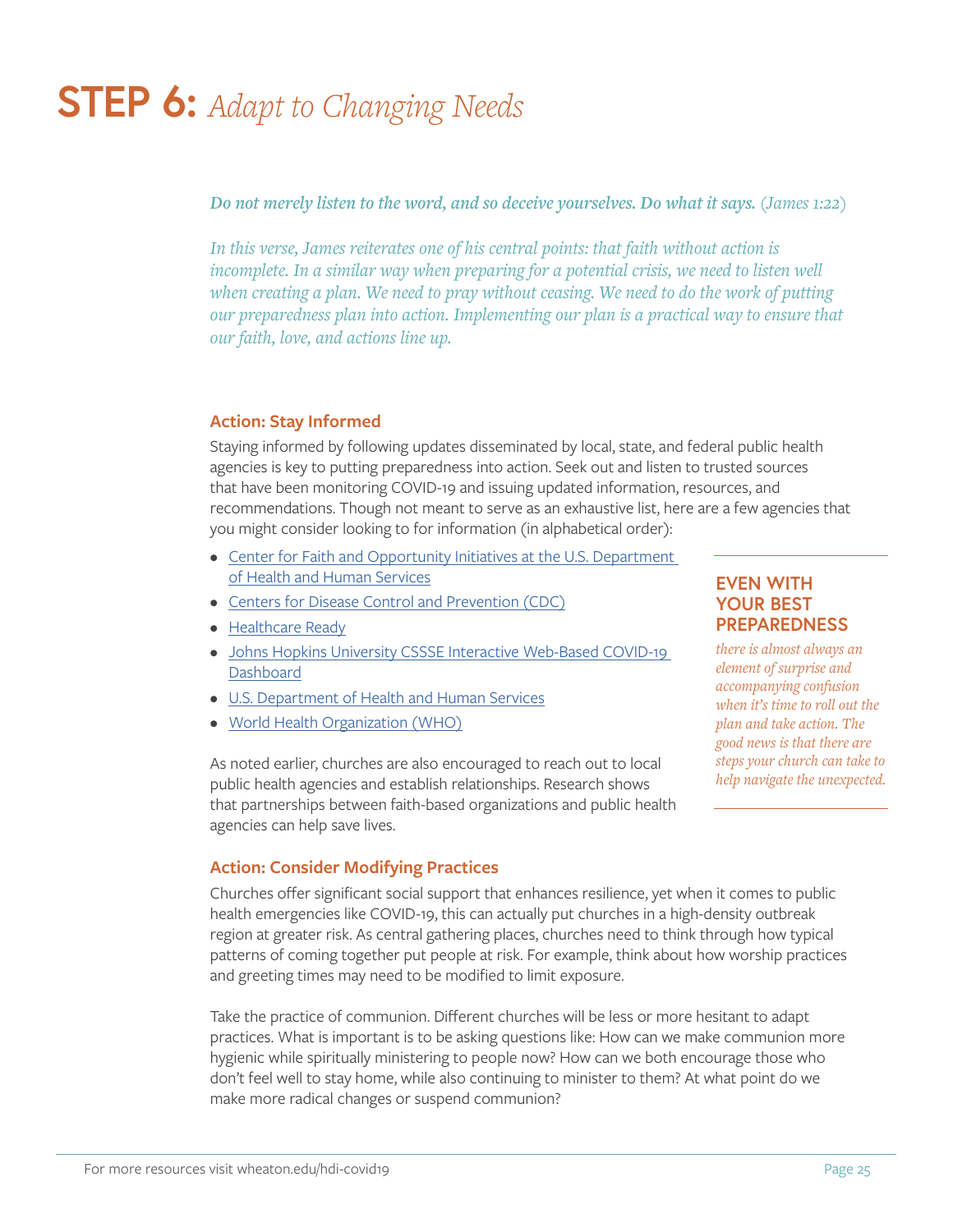For example, if you use a "common cup," this could be the time to start preparing communion in individual disposable cups. Perhaps your congregation already does this. However, if you are passing the cups via communion trays from person to person down the pew, it increases risk. The same holds true for similar practices that require passing objects from one person to the next, such as collection plates.

Explore modifications to practices that could reduce the number of "touches." If you are a faith leader who decides to implement some changes to typical practices, make sure you take time to communicate the reasoning and process that went into the conclusion.

#### **Action: Adapt Services if Needed**

Many churches are asking if they should continue to meet and gather together in public. In many communities, canceling church services would be premature if they've not yet been directly impacted by the outbreak. However, in other U.S. communities with documented cases of COVID-19, church closures are warranted.

Regardless, now is the time for church leadership and members to put plans in place to inform attendance and closure decisions should they be needed at some point. Church leaders should begin talking about possible ways to adapt to COVID-19, which includes alternative meeting approaches if the church body is unable to gather. For example, some churches already stream services or communicate with each other over social media, and that may be an option for fostering community if meeting in person is not possible.

In these cases, however, don't forget those in your church who may be homebound, unable to afford technology or lack access to it, and those who are not as tech-savvy. Also, some in your church might struggle if you church doesn't gather because they lack a strong social network outside the church. In such cases, it could be helpful to bring back the "prayer chain" call approach and have people check in regularly by phone. Though there aren't any perfect solutions, and although these discussions can be difficult, it's better to have them now versus later.

If you anticipate that alternative meeting and worship approaches might be needed, be sure to talk with your staff how they might work remotely. Similarly, you should talk with your staff about how your church will navigate potential employee absences.

Should your local, state, or a federal agency warn against public gatherings or advise congregations (or your church specifically) not meet, take the advice seriously. Follow the guidelines and instructions provided.

#### **A Review: Preparing Your Church Checklist**

- Get organized
- Create a health team
- Develop a communication strategy
- Focus on church and community outreach
- Strengthen preparedness through collaborations
- Adapt to changing needs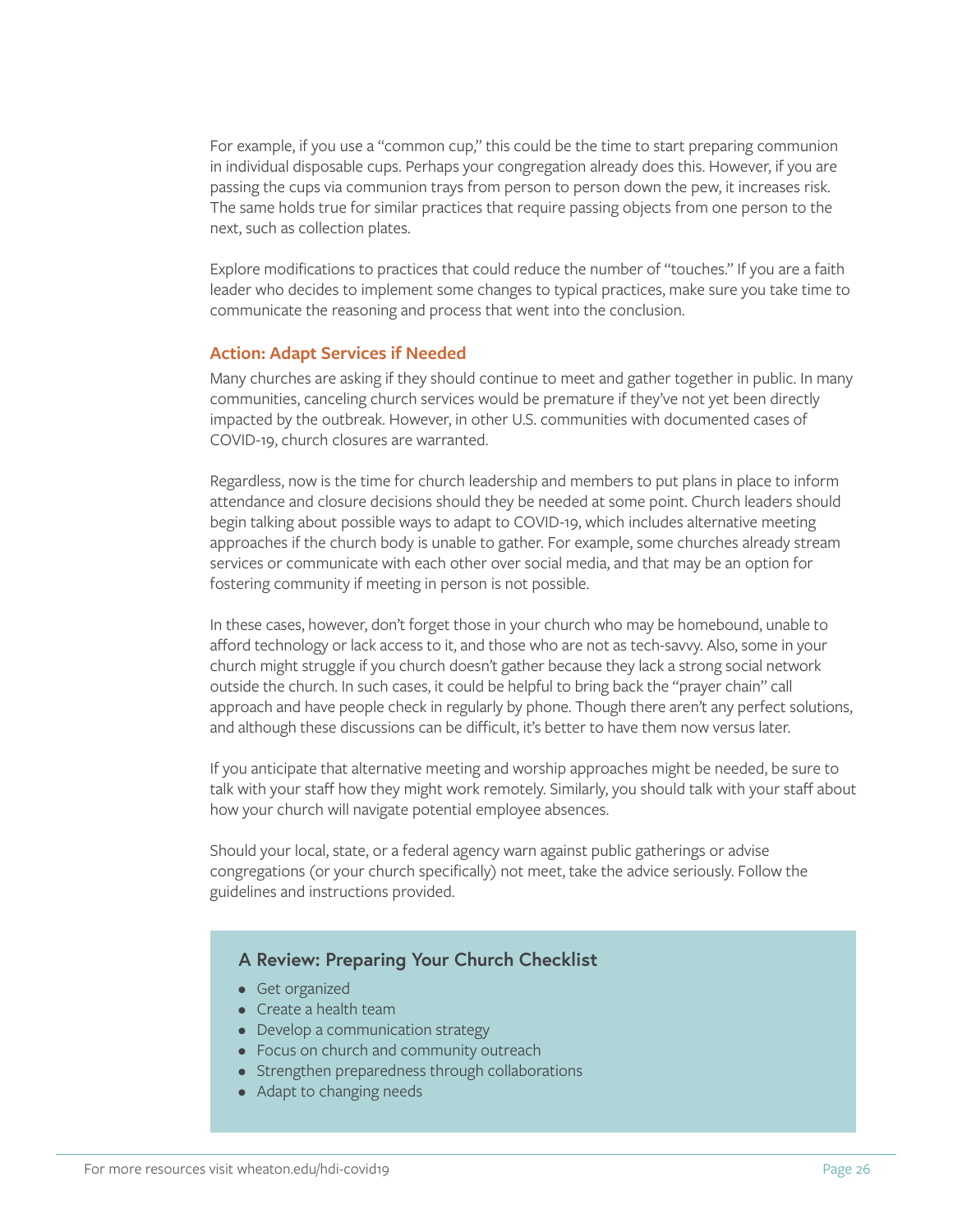### **STEP 6: PLANNING TEMPLATE**

**Actions: Stay Informed, Consider Modifying Practices, and Adapt Services if Needed** 

| <b>Implementation Checklist</b>                                                                             |
|-------------------------------------------------------------------------------------------------------------|
| Regularly monitor coronavirus risk and impact on your church and community.                                 |
| Assess your church's activity and progress toward helping your church and<br>community prepare.             |
| Make gaps in your plan and preparedness known to other leadership so that you can<br>work toward solutions. |
| Revisit your plan regularly and update the plan so it remains viable.                                       |
| Continue to communicate your plan as it changes to church members and partnering<br>churches and agencies.  |
| Other:                                                                                                      |

*Prayer: God, lead us to be do-ers, loving our neighbors out of gratitude for your love for us.*